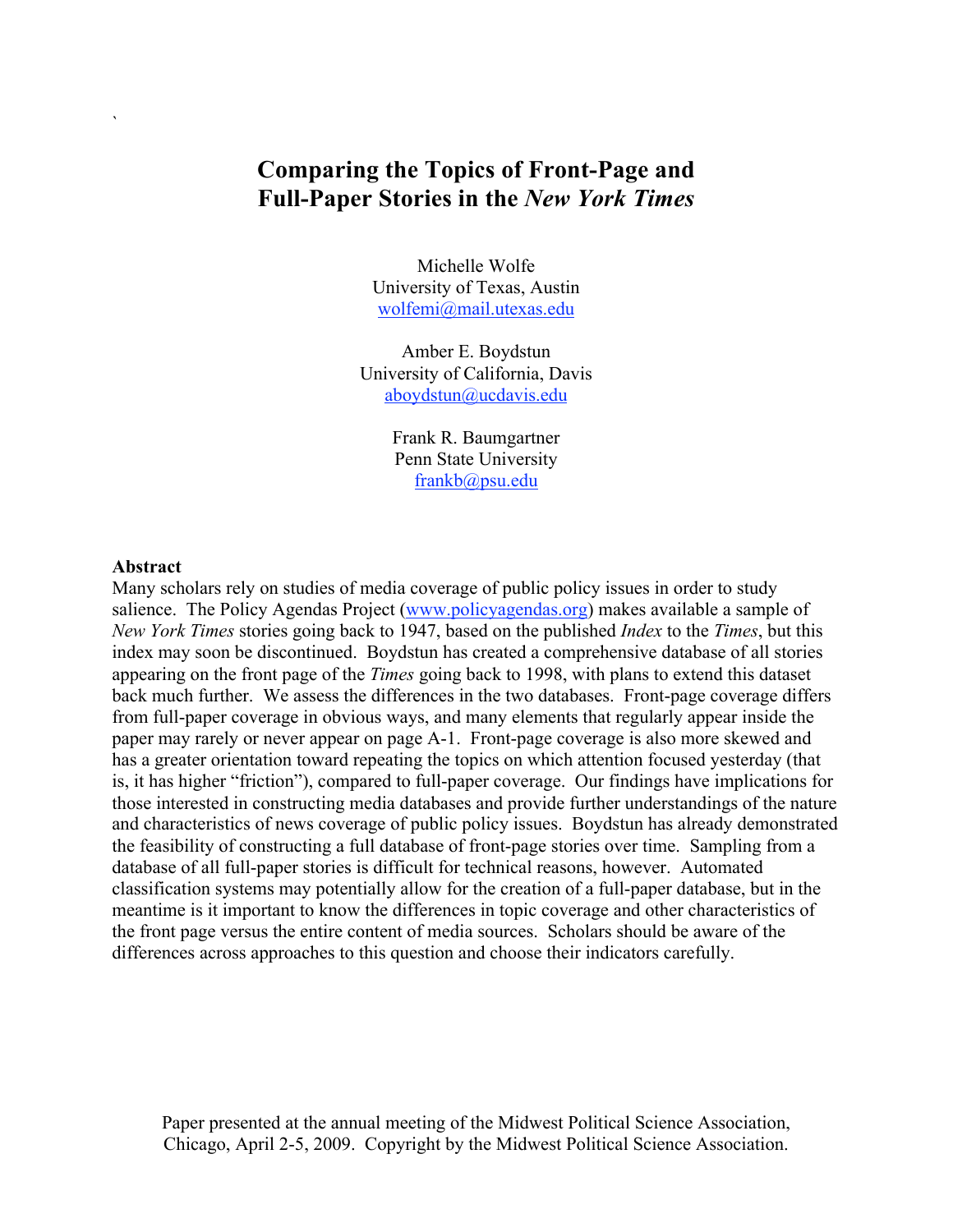# **Introduction**

We compare front-page and full-paper news coverage in the *New York Times* over eight years in order to understand the characteristics of these two different measures of the media agenda. We are interested in documenting differences in the topics of coverage, skew in the distribution of attention (e.g., whether attention is heavily dominated by a few topics or spread broadly across many topics), and the degree of status-quo bias inherent in the process (e.g., whether attention is "sticky" once focused on a given topic or shifts easily from topic to topic over time). Understanding the characteristics of different possible measures of media attention is important, as scholars increasingly use these indicators to understand the links between media and other agendas. Our interest is both theoretical and practical, as the Policy Agendas Project has been based on a random sample of full-paper coverage drawn from the published annual *Index* to the *Times*, but this data source may be eliminated in the future, requiring a different approach. The availability of a full-paper electronic database is welcome, but it creates difficulties in devising a reasonable sampling strategy.<sup>1</sup>

Front-page and full-paper newspaper stories tend to be on different topics and have different characteristics because of the extremely limited space on the front page. Some issues, such as elections, war, and international diplomacy, are commonly featured on the front page, whereas foreign trade, human interest, arts and entertainment, and routine business news are substantially more heavily covered in the inside pages and, thus, in full-paper coverage as a whole. Further, because of the vast differences in the sizes of the two agendas, front-page coverage is always based on relatively small absolute numbers, creating instabilities much less likely to affect full-paper coverage. It is quite feasible to create a census of all front-page stories

 $\frac{1}{1}$  $<sup>1</sup>$  Drawing the sample randomly requires knowing the total number of stories. This task is impossible unless one</sup> downloads all the stories, a difficult strategy without cooperation of the producers of the data.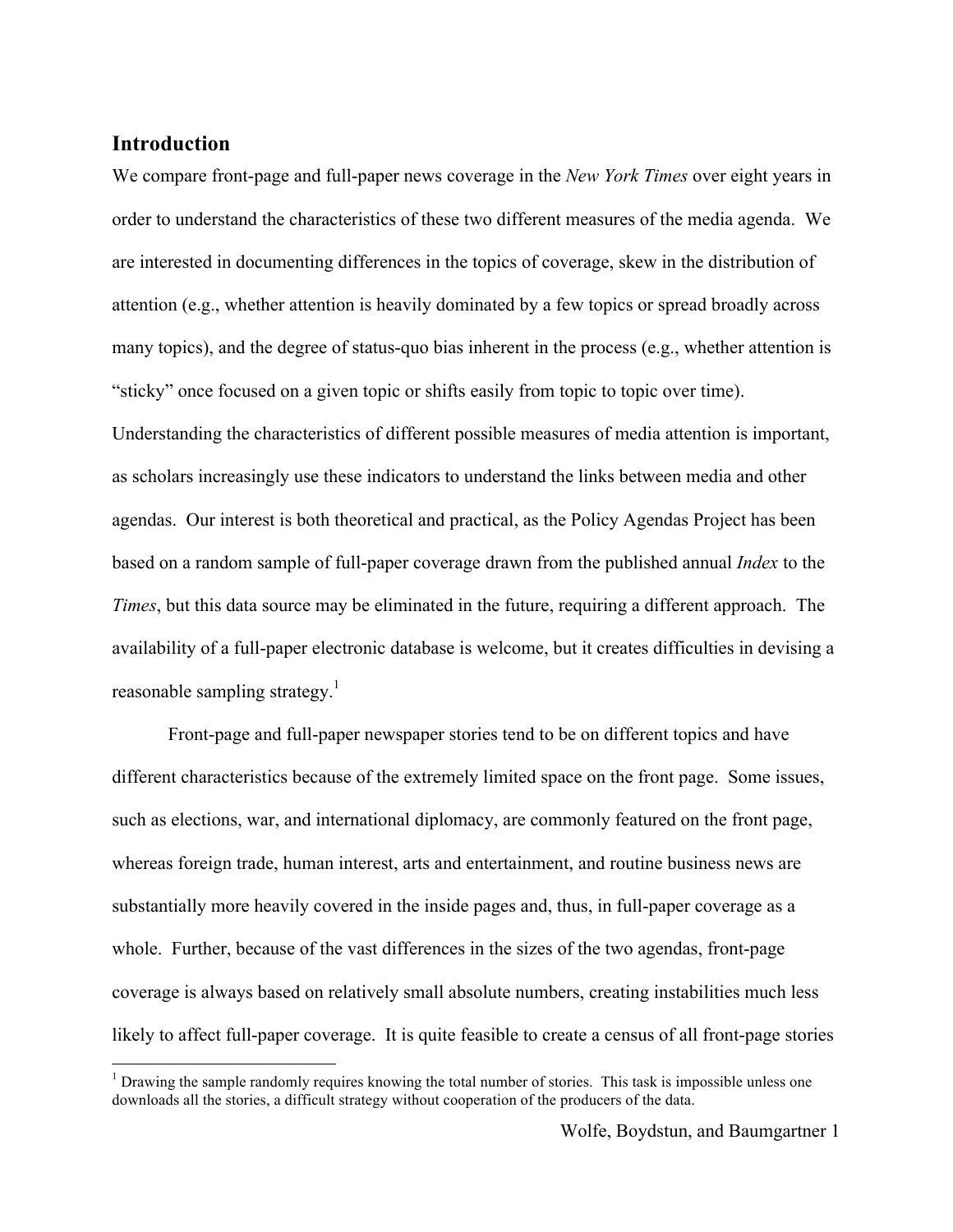(and we show these results here). However, in order to get any reasonable estimates of frontpage coverage over time on any but a few of the most highly covered topics, an unweighted sample of stories is almost certainly insufficient. Full-paper databases, on the other hand, may easily be based on samples, considering that the paper typically includes over 70,000 stories per year.

Differences across issue-areas are not the only significant points on which these databases differ. Front-page coverage, with its dramatically smaller agenda space, is subject to much higher skew. Compared to full-paper coverage, a small number of topics often gain very large proportions of the overall attention. Similarly, front-page coverage is associated with much greater friction. Because it has much higher "barriers to entry," front-page attention tends to stay focused on those topics that were the focus of attention in the previous time period. Full-paper coverage, by contrast, can simultaneously contain coverage about a wide range of topics and can shift more seamlessly from topic to topic over time. These differences have important consequences for scholars seeking to understand the nature of newspaper coverage and the linkages between newspaper attention and governmental agendas.

# **Description of the Datasets**

The Policy Agendas Project (www.policyagendas.org) makes available a sample of approximately 1,000 stories per year, drawn randomly from printed volumes of the *New York Times Index*. The database includes an indicator if the story in question appeared on the front page; approximately four percent of the stories appear on the front page. Hereafter, we indicate data taken from the Policy Agendas Project with the "PAP" abbreviation. For a dissertation completed in 2008, Amber Boydstun created a full database of all front-page stories appearing in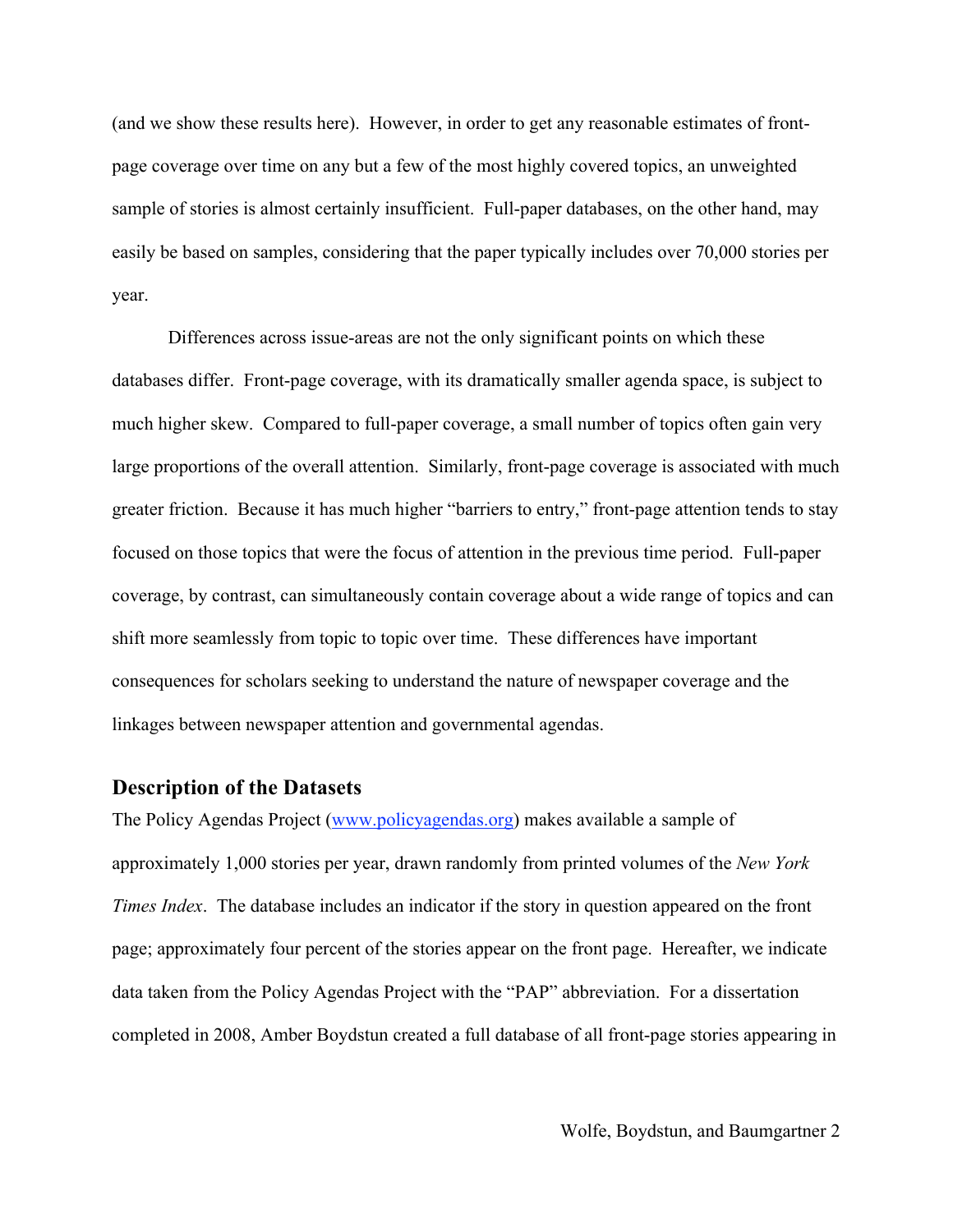the *New York Times* from 1998 through the end of 2006, some 26,000 stories (Boydstun 2008). We indicate data taken from Boydstun's project with the "AEB" abbreviation.

The Policy Agendas Project makes available consistently defined data sampled from the New York Times from 1947 to 2005, whereas Boydstun's dataset of front-page Times stories reaches from 1998 to 2006. In this paper we focus only on the period of 1998 to 2005 common to both datasets. For this period, the Agendas Project database holds 7,891 stories, of which 309 (about four percent) are on the front page. Boydstun's full census contains 22,705 stories over these eight years (about 2,800 per year; 237 per month; eight per day). If the proportion of frontpage stories in the Agendas Project database is accurate, these values suggest a total of almost 575,000 Times stories appearing during this time period, or about 71,850 stories per year (200 per day). If this rate continued for the 1947 to 2009 period, there would be 4.5 million stories. However, we know (Baumgartner and Jones 2009, Table A-3) that the number is substantially greater than this value, since the size of the New York Times news hole was much larger in the 1970s. Such numbers commend either a completely automated data collection and classification system, or a sample.

All stories are coded according to the identical topic classification system as developed for the Policy Agendas Project. This codebook includes 19 policy-related topics, including Macroeconomics, Civil Rights, Health Care, Agriculture and others as enumerated in Table 1 below. In addition to the policy-related topics that are also used in other parts of the Policy Agendas Project (for example, for congressional hearings, presidential statements, executive orders, and other indicators of governmental activity), the dataset includes eight additional topic categories that do not appear in the databases relating to the actions of the federal government (State and Local Government Actions; Weather and Natural Disasters; Fires; Arts and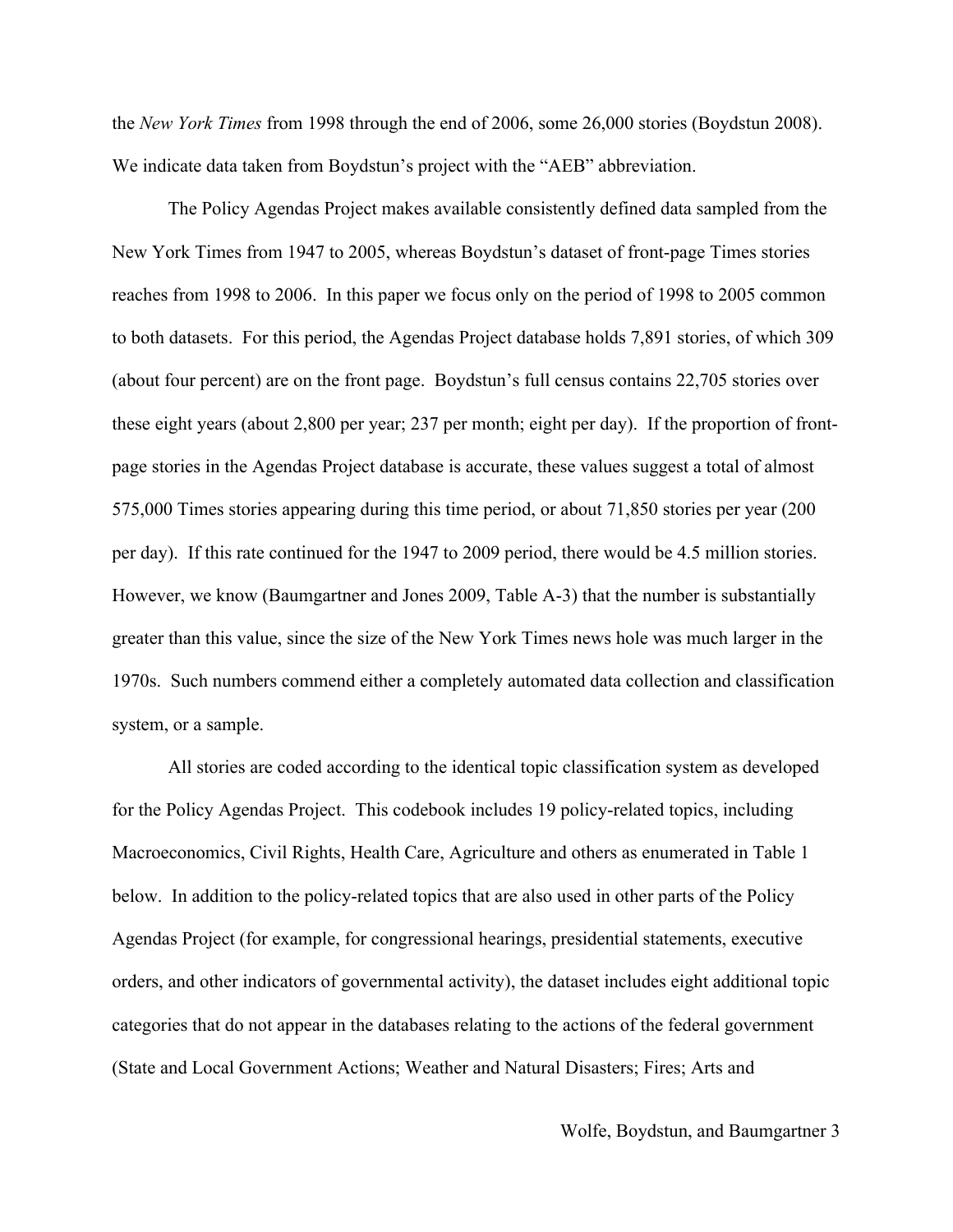Entertainment; Sports; Death Notices; Religion; and Miscellaneous / Human Interest). These topics were added later to the Policy Agendas Project category system because they never or rarely appear in congressional hearings or other government-related policy activities. (Congress does not hold hearings on sports results, burning buildings, movie reviews, the weather, or recent deaths as a general rule, but there are many newspaper stories on these topics.) Any story relating to topics similar to those covered in other Policy Agendas Project databases is coded into the same category, allowing straightforward comparisons of newspaper coverage to other elements of the political agenda. The eight additional policy topics allow the New York Times database to be comprehensive. In addition, each category is mutually exclusive. Every story is coded into one but only one policy topic, based on the primary focus of the article.

## **Front-Page v. Full-Paper Attention by Topic**

Table 1 shows the amount of coverage by policy topic for the full Policy Agendas Project sample of full-paper stories, the smaller sample of front-page stories from the Policy Agendas Project, and Boydstun's complete census of front-page stories, indicating for each dataset the total N on which the calculations are based.

#### (Insert Table 1 about here)

We begin by comparing Boydstun's database of all front-page stories (labelled "Front Page (AEB)") with the sample of front-page stories indexed and made available through the Policy Agendas Project ("Front Page (PAP)"). Three policy topics dominate both datasets, with the following shares of attention: International Affairs (23.0 percent in the complete census; 22.7 percent in the sample), Defense (13.3; 16.8); and Government Operations (e.g., elections) (12.3; 10.7). Similarly, those topic areas with extremely low levels of coverage are similar in the two data sources. In fact, the two series correlate at a level of 0.963. So there is little indication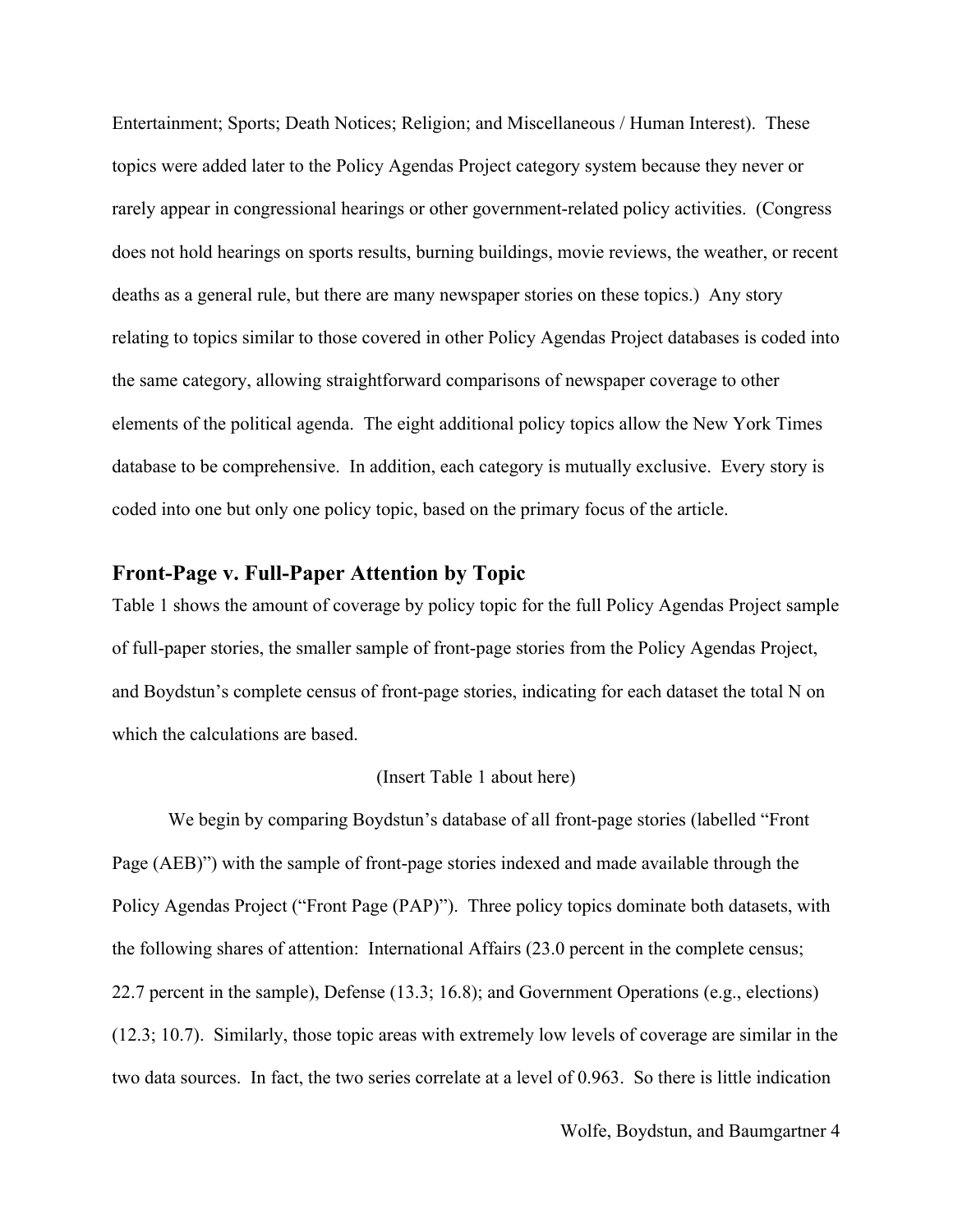that the sample of front-page stories is flawed in any way as relates to the coverage of various policy topics. However, the extremely low N of the PAP front-page data makes any analysis over time extremely hazardous, as the sample size is only about 39 observations per year, and as many of the policy topics generate a total of only one percent or less of the total coverage. Spread across 27 policy topics, it is clear that no estimate for any particular year is likely to be very stable. In sum, useful estimates about front-page coverage of particular topics for particular years need to be based on much larger samples than the PAP front-page data provided here, or a complete census. This conclusion is in spite of the fact that there appear to be no systematic flaws in the data made available through the Policy Agendas Project; it is simply too sparse to provide strong estimates over time, or even very precise estimates of those policy topics that generate very low levels of front-page.

Table 1 shows that some topics are more commonly covered on the front page; others, more heavily on the inside pages, as we can see by comparing Boydstun's census of front-page stories ("Front Page (AEB)") to the Policy Agendas Project sample of full-paper stories ("Full Paper (PAP)"). Almost half (48.6 percent) of all front-page coverage was in the areas of International Affairs (23.0 percent), Defense (13.3 percent), and Government Operations (12.3 percent). The first two categories cover all discussions of Al Qaeda and the wars in Iraq and Afghanistan; the last, the presidential elections of 2000 and 2004 as well as other governmentrelated matters. Just three other topics, Health, Crime, and Business news, garner more than five percent of the total coverage; the remainder of the coverage is sparsely distributed across the other categories.

Full-paper coverage is distributed quite differently; first of all, the top three categories combine for only 39 percent of the total, rather than 49 percent on the front page. More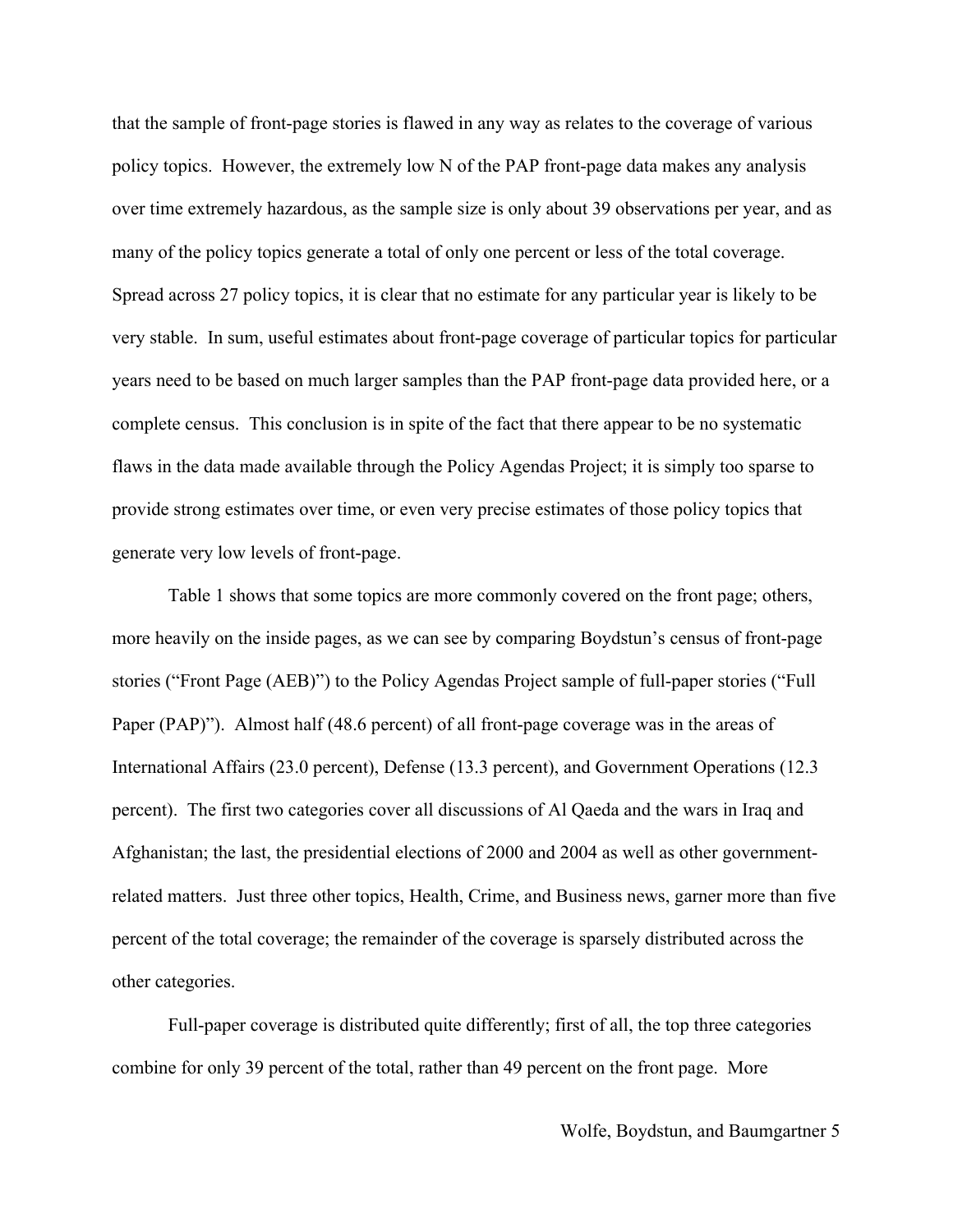strikingly, the issues themselves are Business news (17.8), International Affairs (12.1 percent), and Arts and Entertainment (9.3 percent). Further, looking at the top attention-getters, many are non-policy relevant, including Human Interest (7.8 percent) and Sports (6.0 percent). (Crime is also a top attention-getter, capturing 6.3 percent of the full paper agenda and 5.7 percent of the front page.)

Figure 1 shows the different foci of front-page and full-paper attention graphically. The data are sorted by the largest differences, so that those toward the top of the graph receive a higher proportion of attention on the front page, and those at the bottom are more heavily covered in the full paper.

## (Insert Figure 1 about here)

We have already noted the policy topics that are particularly likely to appear on Page A-1; these are the heavy-hitters of international and national policy debates, the objects of wide discussion throughout society: Elections, wars, international diplomacy. Perhaps as striking, a large number of policy topics are the object of very low media attention across the board. (These policy topics, such as macroeconomics, social welfare, immigration, energy, agriculture, or public lands, are by contrast the object of considerable government attention.) Toward the bottom of the figure we see those policy topics that are more heavily covered on the inside pages than on the front page: Business news, human interest, sports results, and foreign trade.

We can distinguish among three types of policy topics: The "high politics" of elections, Defense, and diplomacy; the "non-politics" of routine business news, arts, sports, and entertainment; and the "low politics" of those many policy domains which generate little media coverage at all either on the front page or inside the fold. In the next section we discuss some examples of each.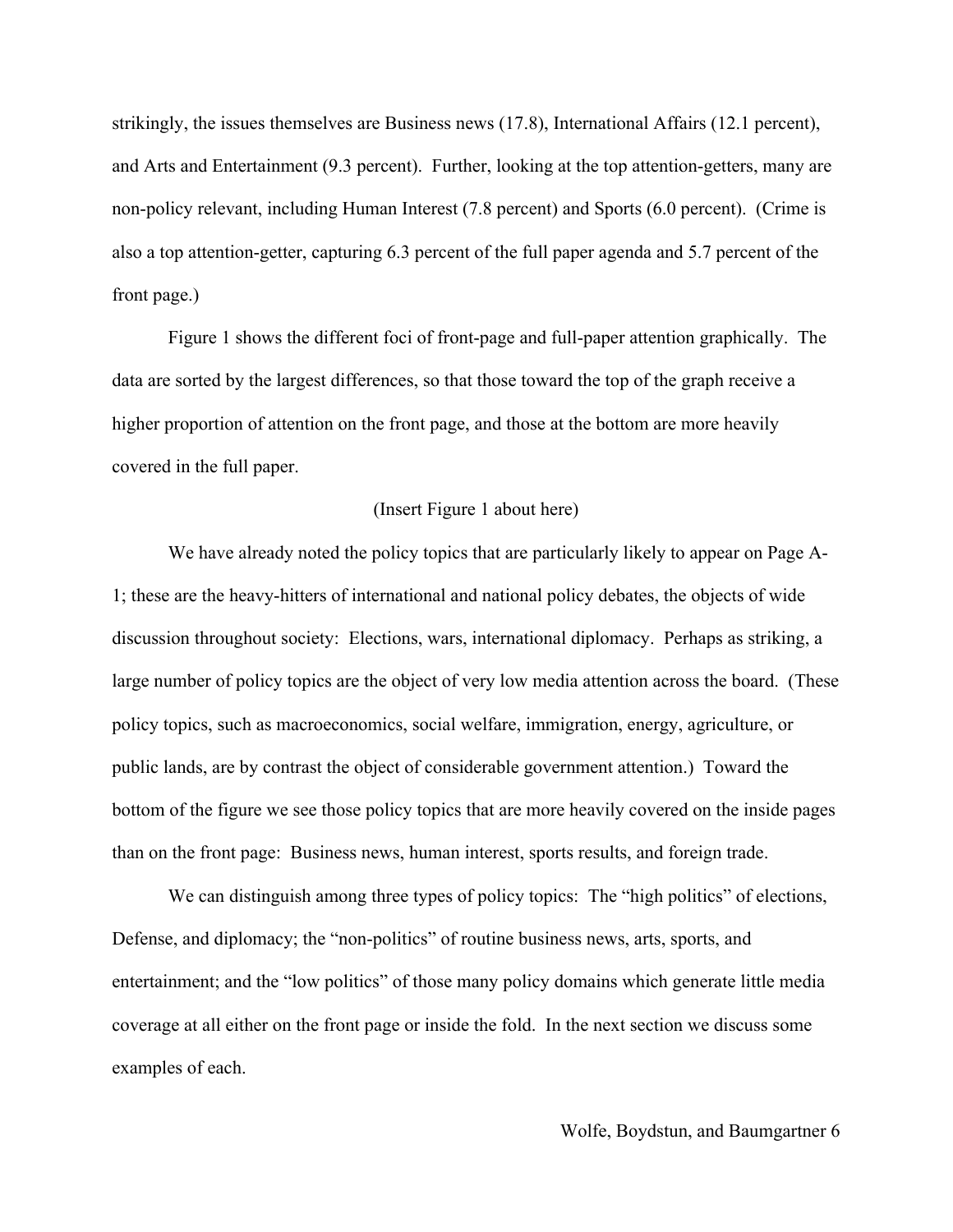## *Three Examples of Front-Page v. Full-Paper Attention*

We can lend more meaning to the findings presented above by tracing *New York Times* frontpage and full-paper attention to individual policy areas over time. We examine two broad policy topics—Defense and Business—and one narrower policy issue—Capital Punishment—to understand how the differences between the front-page and full-paper agendas play out in real policy debates. We examine Defense because it is a "high politics" topic that, along with International Affairs and Government Operations, receives a much larger share of the front-page agenda than the full-paper agenda. We examine Business for just the opposite reason. This policy area is the strongest example of a "non-politics" topic that receives much greater relative attention in the full newspaper than on the front page. Finally, we look at Capital Punishment to see how a "low politics" issue that has long maintained a position in national politics but that rarely dominates the limelight fares differently on these different media agendas. Further, the Capital Punishment data come from a data source based on a full census, not a sample, of fullpaper *Times* stories (data come from Baumgartner, De Boef, and Boydstun 2008), allowing us to trace media attention to a single and relatively specific issue over time.

#### (Insert Figure 2 about here)

Figure 2 shows the percentage of front-page and full-paper attention to Defense, quarterly, for the entire available time period. The topic typically occupies less than one percent of the agenda space in the full paper before September 11, 2001. Even after the terrorist attacks, it receives only about five percent of the full-paper agenda on average, with a surge of attention, reaching almost 14 percent, in early 2004. Front-page coverage is consistently higher, especially during periods of surges in coverage like those following events such as the NATO bombing of Yugoslavia that began in March, 1999 as part of the Kosovo War; the 9/11 attacks and subsequent deployment of U.S. troops to Afghanistan beginning in October, 2001; the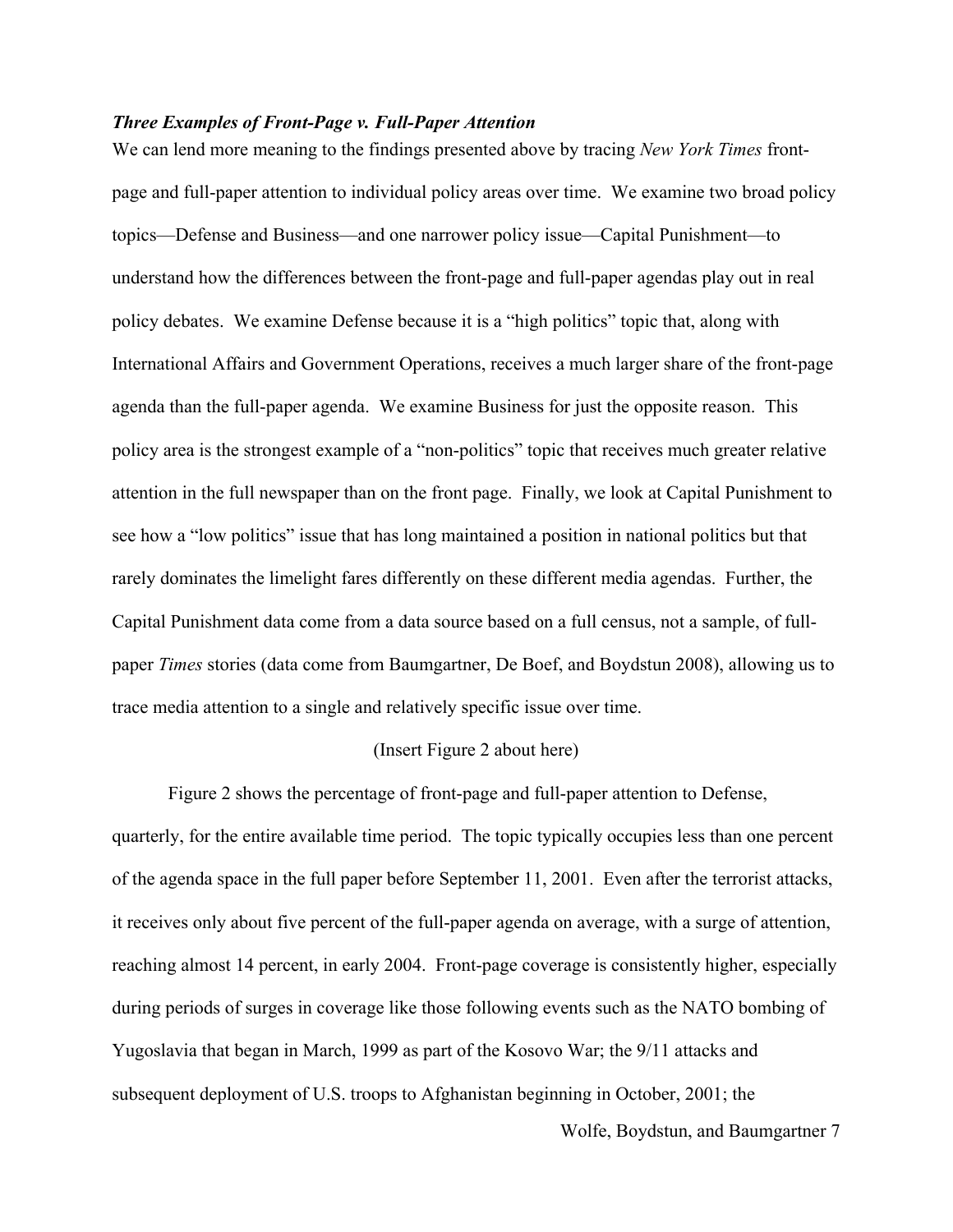deployment of U.S. troops to Iraq (and the near-immediate capture of ten U.S. soldiers as prisoners of war) beginning in March 2003; and the Abu Ghraib detainee abuse scandal that broke in April, 2004. Interestingly, the events surrounding the Abu Ghraib scandal (emphasis on scandal) receives more attention than any other item in this list, and Abu Ghraib is the only event to draw more than 10 percent of full-paper attention to Defense across the entire time period. At that time, this single topic was generating 35 percent of total front-page coverage for the entire three-month period. The data in Figure 2 show a strong positive correlation ( $r = 0.78$ ); when attention rises on the front page, it also rises in the inside pages as well.

## (Insert Figure 3 about here)

Figure 3 presents the same type of information as seen in Figure 2, but this time for the topic of Business. We see that, as Table 1 summarized, this topic consumes a much larger portion of the full newspaper than of the front-page agenda. Full-paper coverage of business contains substantial coverage of routine news, including new appointments and retirements of individual corporate leaders, stock market analyses, reports of acquisitions and the release of new products. Front-page business news has a substantially different focus: scandal and crisis. In fact, while Business never represents less than 10 percent of the full-paper agenda, the only time this topic exceeds that share of the front-page agenda is during the first quarter of 2002, at the height of the Enron scandal.

The Enron incident in early 2002 represents one of the only points during this time period when Business comes close to occupying as much space on the front page (14 percent) as in the paper as a whole (21 percent). The two agendas converge at this point not only because Enron seems to have a big effect on front-page attention to Business, but just as importantly because the effect of Enron on the full-paper agenda was relatively small. Full-paper attention to Business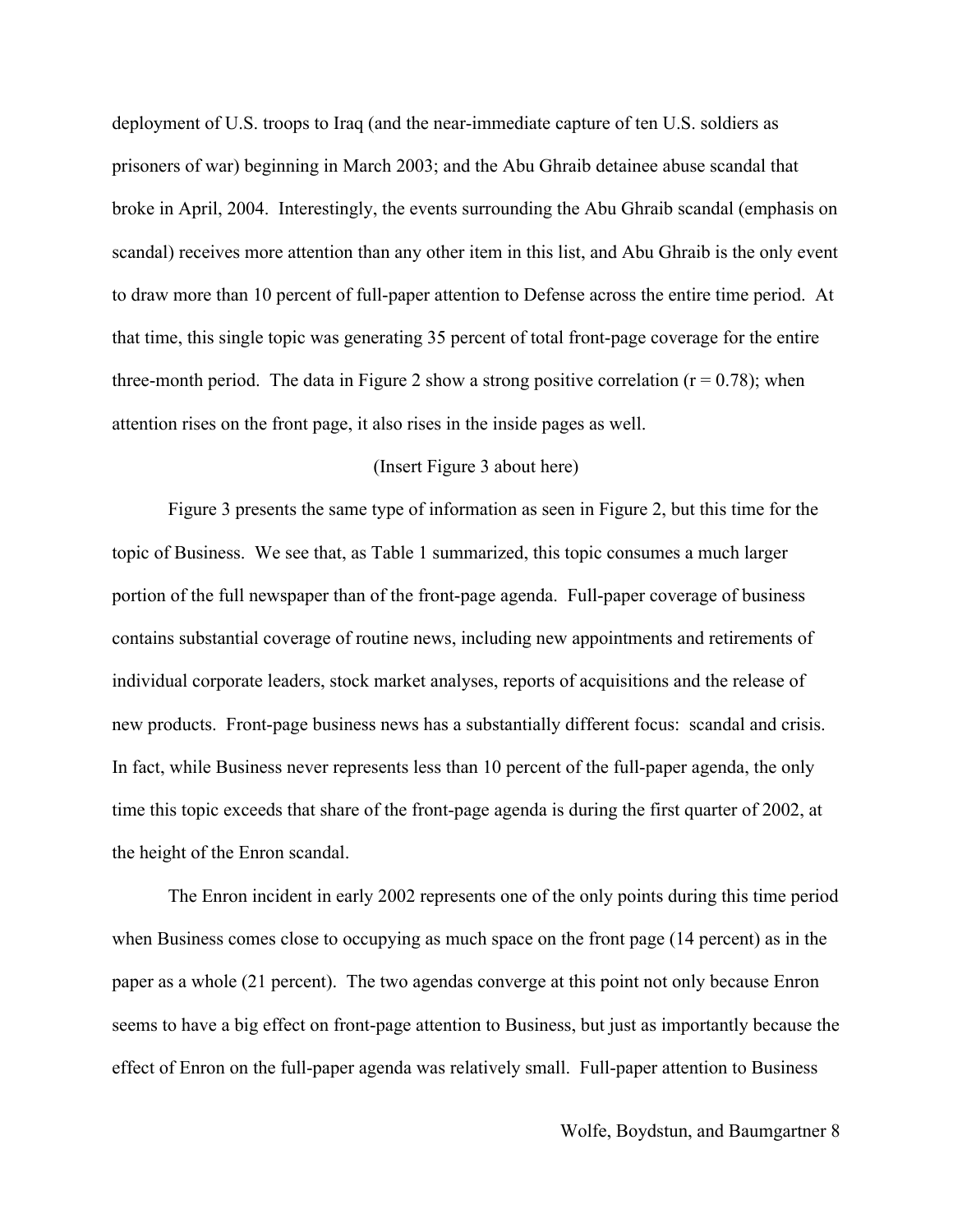hovers around its mean of 18 percent and reaches its peak of about 25 percent in early 2000, two years before the Enron explosion, at which point it increases only to 21 percent, just three points above its long-term average. Front-page coverage, by contrast, has a mean value closer to five percent and surges to a value almost three times that high in conjunction with the scandal. In fact, in contrast to what we saw with Defense, the correlation between front-page and full-paper coverage of Business news is very low, just 0.10. While the front page is strongly driven by crisis and scandal, the full paper is more insulated.

## (Insert Figure 4 about here)

Figure 4 shows the total number of front-page and full-paper *Times* stories printed about the death penalty by year, going back to 1960. Figures 2 and 3 served to illustrate how some topics get more attention on either the front-page agenda or the full-paper agenda. Figure 4 serves to illustrate how a specific policy issue like capital punishment can receive such little attention on one agenda or the other that it barely registers as a policy of any importance. The Constitutional moratorium on capital punishment ordered by the Supreme Court in 1972 yields only 11 front-page stories for that year. And even in 2000, at the peak of media and public attention to issues of innocence in the death penalty debate, front-page stories for the year number only 19, or about one every three weeks. The two series, front-page and full paper, are highly correlated in this case  $(r = 0.66)$ , as we saw with Defense. Yet front-page coverage is typically very low in absolute terms. Even full-paper levels of attention are typically on the order of just 100 stories per year, or about two stories per week. At its maximum, when media attention to the death penalty was at its historical peak in 2000, just four stories appeared in the paper as a whole each week, on average. Just 19 capital punishment stories appeared on the front page in this year.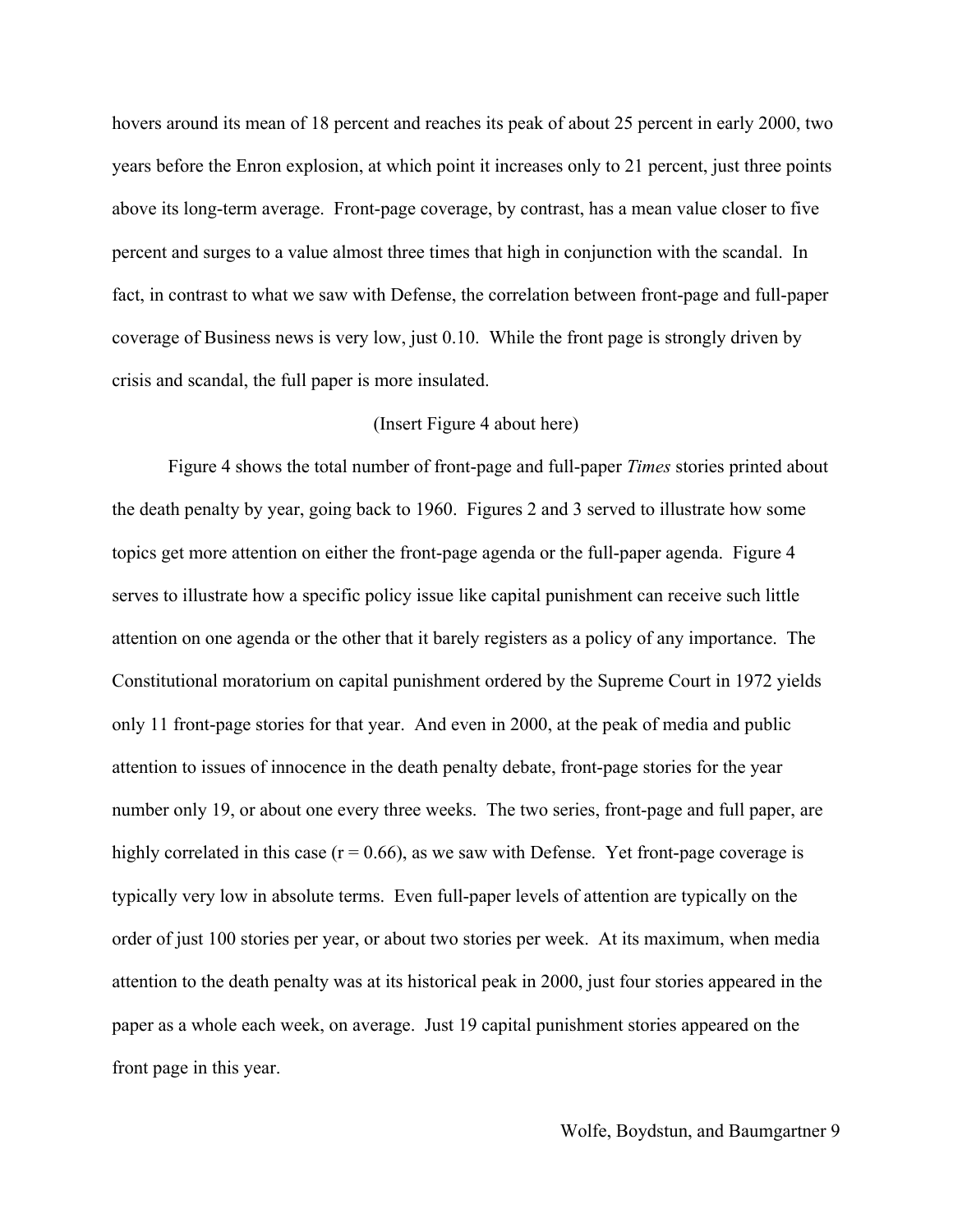The Policy Agendas Project makes information available not about particular policy issues, but about broad policy topics (the two-digit major topic classifications). With the exception of certain extremely salient policy topics (such as presidential elections, large-scale wars, or presidential scandals such as impeachment or Watergate), very few policy issues are consistently in the press at levels that register significant proportions of overall media attention. The example of capital punishment is a good reminder of the low absolute levels of coverage even for an issue that is relatively salient and widely understood by the public. Most policy issues, most of the time, are simply not part of the media agenda at all.

These three examples illustrate some points worth reinforcing for those who would use media indicators of various policy issues to understand their public salience. First, as the capital punishment example shows, many specific policy debates are the object of surprisingly little media attention. More specific issues, such as mercury contamination of drinking water or lead hazards in paint or discrimination against the elderly in banking practices, are simply not the stuff of *any* significant proportion of the overall media agenda. By contrast, a small number of high profile items relating to the President, war, and/or diplomacy operate at a different level of media fascination. Finally, measures based on full-paper and front-page coverage are likely to generate similar or different estimates of the timing of rises and falls on the agenda depending on the issue, and the levels of attention may differ substantially. In sum, different measures of media attention to policy issues generate different results.

# **Distributional Differences in the Front-Page and Full-Paper Agendas**

We now turn to systematic comparisons of the distribution of topic attention across front-page and full-paper *Times* coverage. Two summary measures, entropy and l-kurtosis, illuminate the differences in "scope" and "friction" respectively between the two agendas.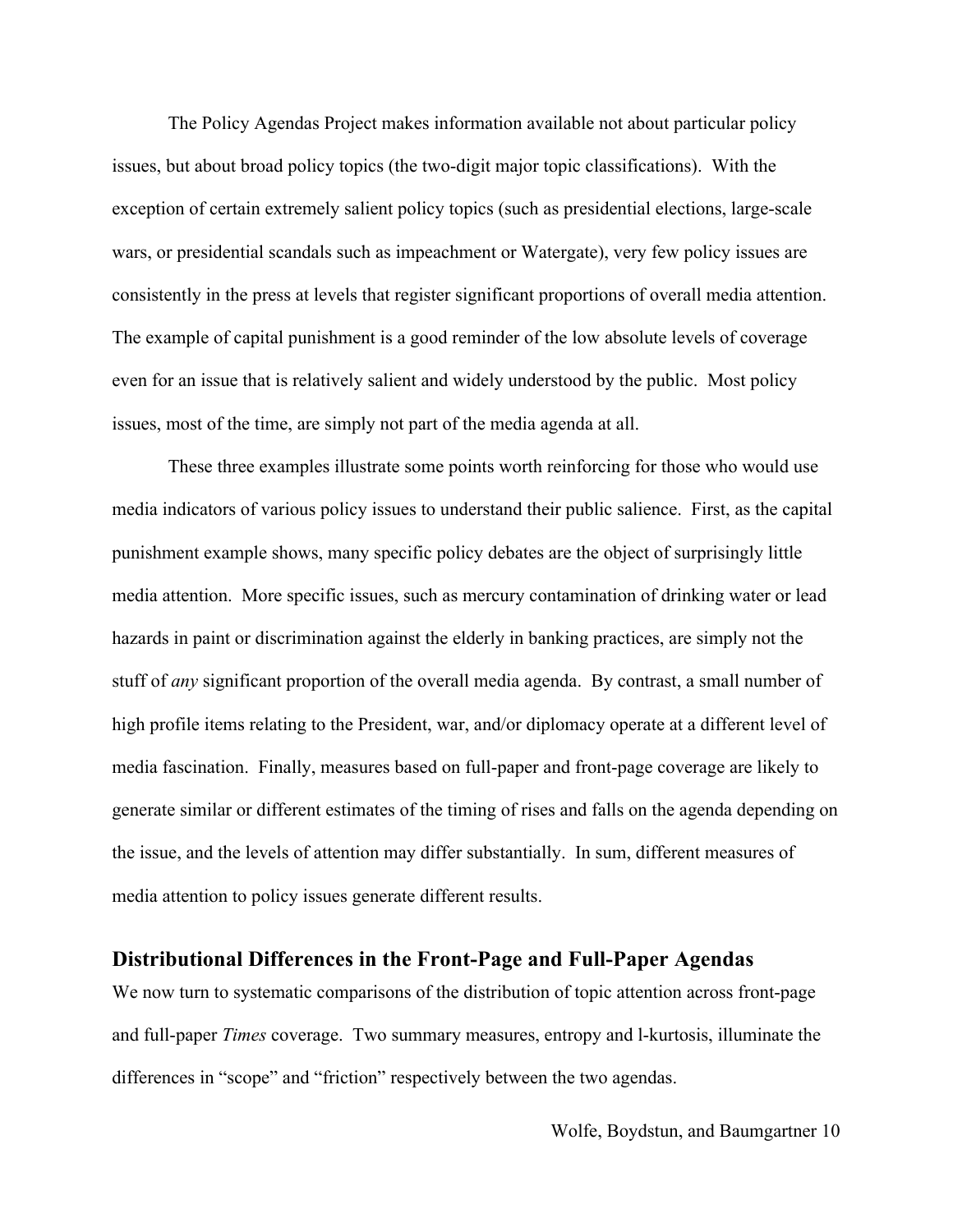The scope of an agenda refers to the diversity and spread of attention across topics and is related to the agenda's clarity. If a newspaper agenda is very narrow in scope, displaying relatively large proportions of attention to a small set of issues, then the agenda is clear and the news consumer can easily discern the nature of the current key issues. As the scope of the agenda widens through an increase in the diversity of stories and the spread of attention across issues, the clarity of the agenda decreases, producing an environment of rising agenda uncertainty. Put simply, the more issues covered, the less clear the agenda; and, the fewer issues covered, the clearer the agenda. In the analyses to follow, we find that the scopes of the frontpage and full-paper agendas are highly similar for about the first half of the timer period examined. However, there is a marked difference in the mean and variance of scope starting in the fourth quarter of 2000.

In addition to scope, the friction of a news agenda is a different way of thinking about the barriers of entry for issues on the agenda. Issues, and the journalists reporting on them, compete for attention in the form of a place on the limited agenda. The front page has a premium on location, and its finite agenda space is especially small. While the full paper too has finite space, its expanse is greater and the in-fold location cheaper. Thus, there is a much stronger barrier to entry for an issue (or a journalist's by-line) to appear on the front page than in the full paper. Put another way, there should be more friction associated with the front-page agenda than that of the full paper. And this distinction is exactly what we find. We show that there is greater variability, instability and in general more friction in front-page news than in the full paper, which can be characterized by a more inertial time-path. And, as with scope, we find that the friction of these two agendas begins to diverge in the fourth quarter of 2000 and that this gap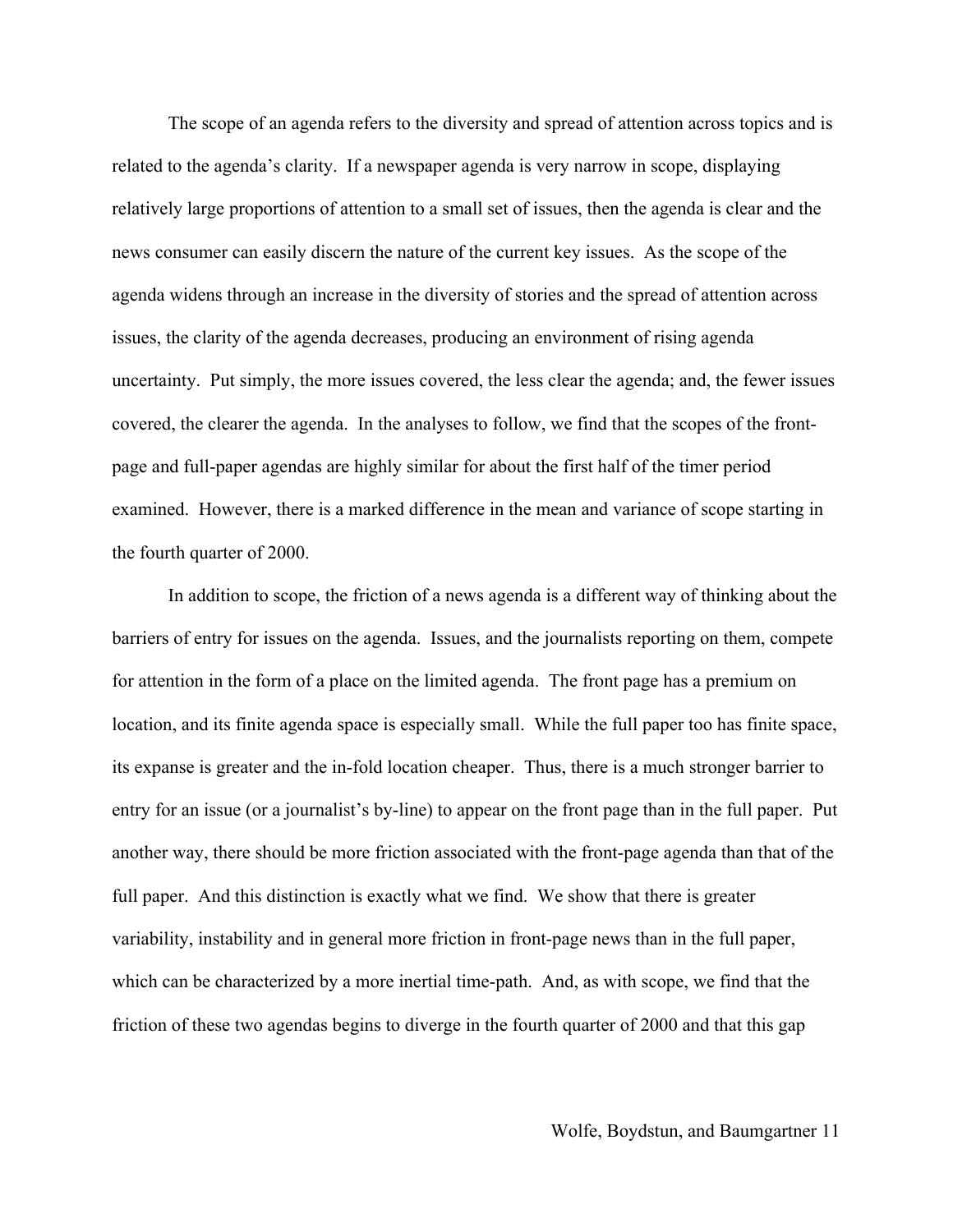continues through the end of the dataset, with the front-page agenda markedly higher in friction than the full paper during this time period.

The findings we present in the sections to follow demonstrate the implications for using one series over the other in research on the relationship between and among media attention, governance, and issues. The characteristics of the issue(s) and the breadth of the agenda under examination should determine the sample—whether it is more appropriate and necessary to capture the front-page or the full-paper news agenda.

## *Scope of Coverage*

We measure the scope of each agenda by calculating the entropy of front-page and full-paper news across topics and over time. Information entropy or Shannon's H (Shannon 1948 and 1950; Shannon and Weaver 1949), captures the concentration and categorization of topics in one single measure and is thus a fitting measure of agenda scope. Entropy has been used in studies of newspaper competition and agenda diversity (Chaffee and Wilson 1977; Lasorsa 1991), institutional agenda-setting (Baumgartner et al 2000; Boydstun 2008), comparative policy attention (Bevan 2008), jurisdictional competition among congressional committees (Sheingate 2006), and the effects of signal clarity on problem prioritization (Wolfe 2008).

Entropy is calculated by multiplying the proportion of attention devoted to a topic by the log of the inverse proportion of attention (see Equation 1). The entropy measure presents advantages over other measures of scope. The base of the log takes into account the varying real or theoretical number of topic dimensions captured in policy debates and agendas. More relevant here, as our datasets employ the same topic categorization schemes, entropy better captures lower ends of the distribution of attention and thus changes in variance (Bevan 2008; Boydstun 2009).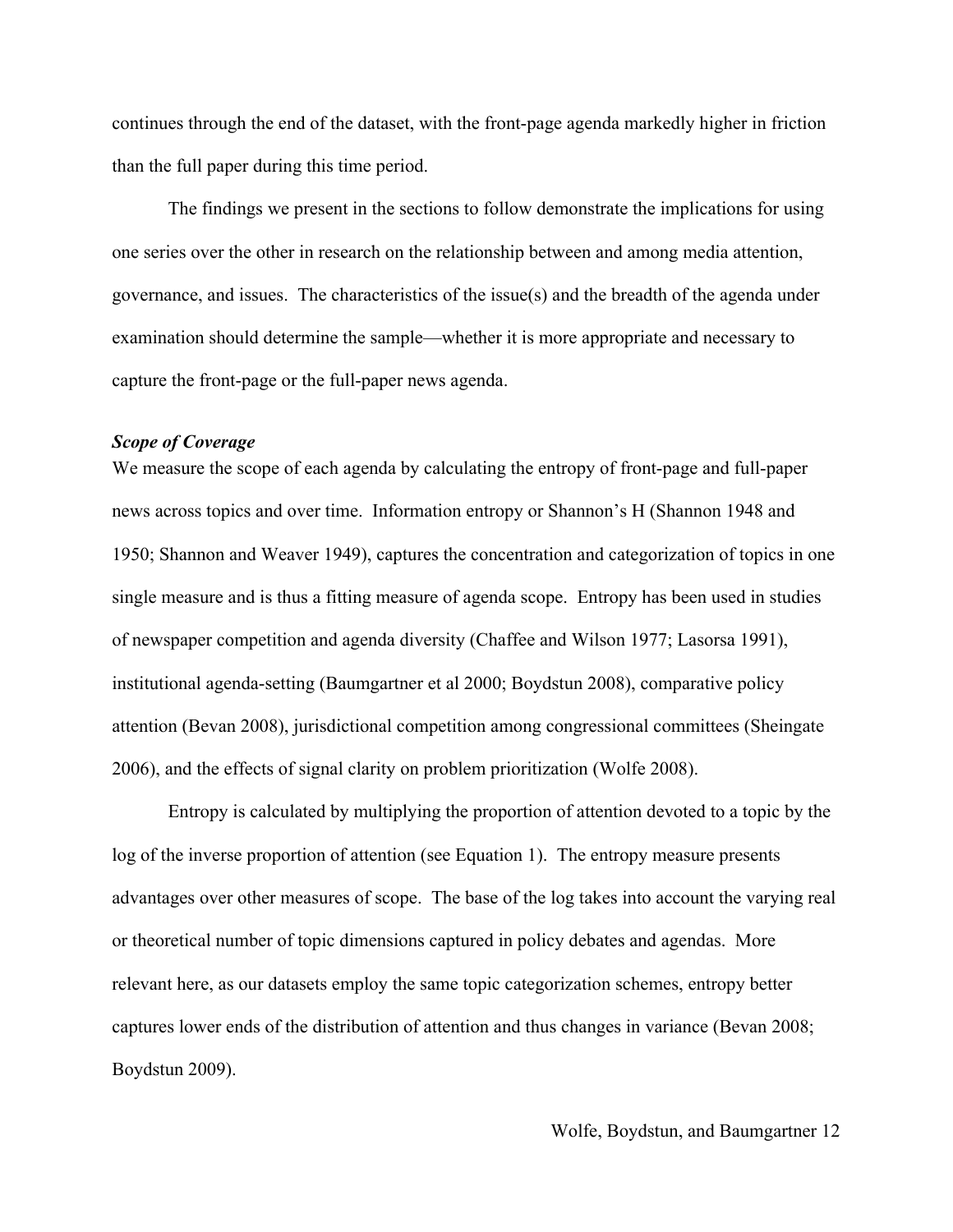## (Insert Equation 1 about here)

Interpreting entropy is relatively straightforward. Bound at 0 and 1, lower scores indicate a reduction in information uncertainty while higher scores are a sign of increasing complexity and uncertainty. Applied to the scope of an agenda, lower scores are associated with low scope and thus with agenda clarity. As entropy scores increase, scope increases in tandem with a decrease in agenda clarity. If attention is broadly spread across many topics, entropy will be high; if focused on just a few topics to the exclusion of others, low.

We calculated entropy scores to measure the scope of the quarterly front-page and fullpaper agendas.<sup>2</sup> As shown in Figure 5, the relationship between front-page and full-paper scopes can be divided into two distinct time periods (the same is true for friction as well, which we will take up in the following section). The first period is from the first quarter of 1998 to the third quarter of 2000; the fourth quarter of 2000 marks the beginning of the second series. The time period up until the fourth quarter of 2000 is characterized by strong covariance between the scope of the front-page and full-paper agendas, which exhibit statistically indistinct means and variances during this period, as shown in Table 2. In this earlier period, the mean scope for the front-page agenda is 0.806 with a variance of 0.03, and the full-paper agenda scope shares a similar mean and variance,  $0.816$  and  $0.03$ , respectively.<sup>3</sup> Accordingly, the scope and hence clarity of the front-page and full-paper agendas are essentially the same.

## (Insert Figure 5 about here)

Looking at the period after 2000q3, the scope of the front-page agenda decreases by approximately 11% from the third to the fourth quarter of 2000, from 0.78 to 0.673 while the full

 $\frac{1}{2}$ <sup>2</sup> We aggregate the data to the quarterly level in order to compile enough observations to support meaningful analyses of scope and friction.

 $3$  We report the standard deviation here, as it is easier to interpret than variance.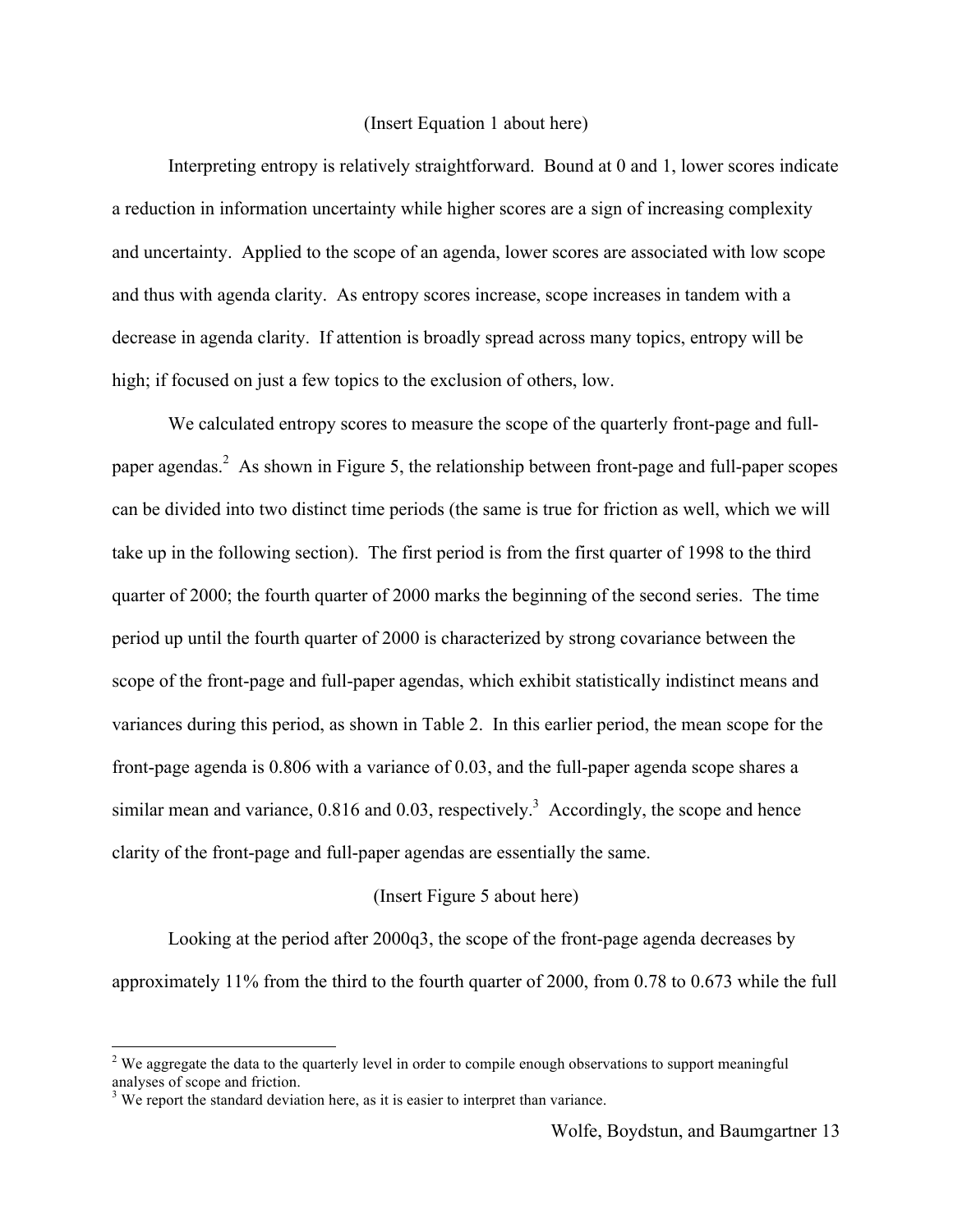paper remains constant (0.782 to 0.791). Not coincidentally, this decrease in scope occurs during the final months of the highly contested 2000 presidential election. What we expect from the nature of front-page coverage is evident here: the scope of the front-page decreases as the agenda is "hogged" by election coverage. Similarly, front-page agenda scope decreases by approximately 22% from the third to the fourth quarter of 2001 from 0.826 to 0.604, reflecting the primacy of news attention to the September 11, 2001 attacks. The news agenda is clear here; the salience and importance of national Defense is unmistakable. Interestingly, the scope of the full-paper agenda increases during this period, from 0.835 to 0.859, as if "making up" for the narrow scope of the front-page.

Looking again at Figure 5, disproportionate attention to the invasion of Iraq, the Enron scandal and the 2004 presidential election periodically narrows the scope of the front-page agenda from 2003 through 2005. The scope of the front-page is 0.706 during the second quarter of 2003 while that of the full paper is 0.802. Front-page scope decreases again by nearly 11% from the first to the second quarter of 2004, from 0.763 to 0.663. Here again the scope of the full-paper agenda increases, from 0.797 to 0.831. Notably, the scope of the front-page agenda climbs substantially after each punctuation of low scope as if compensating for the lack of attention to other issues.

# (Insert Table 2 about here)

Remember that in the first period the scope of the front-page and full-paper agendas are practically and statistically indistinguishable. The same cannot be said of the second period. The mean and variance of both agenda scopes are statistically different in this period. Average front-page scope is lower than that of the full-paper agenda (0.748 compared to 0.831) and with two-and-a-half times greater variance (0.07 compared to 0.02). Overall, the later time period is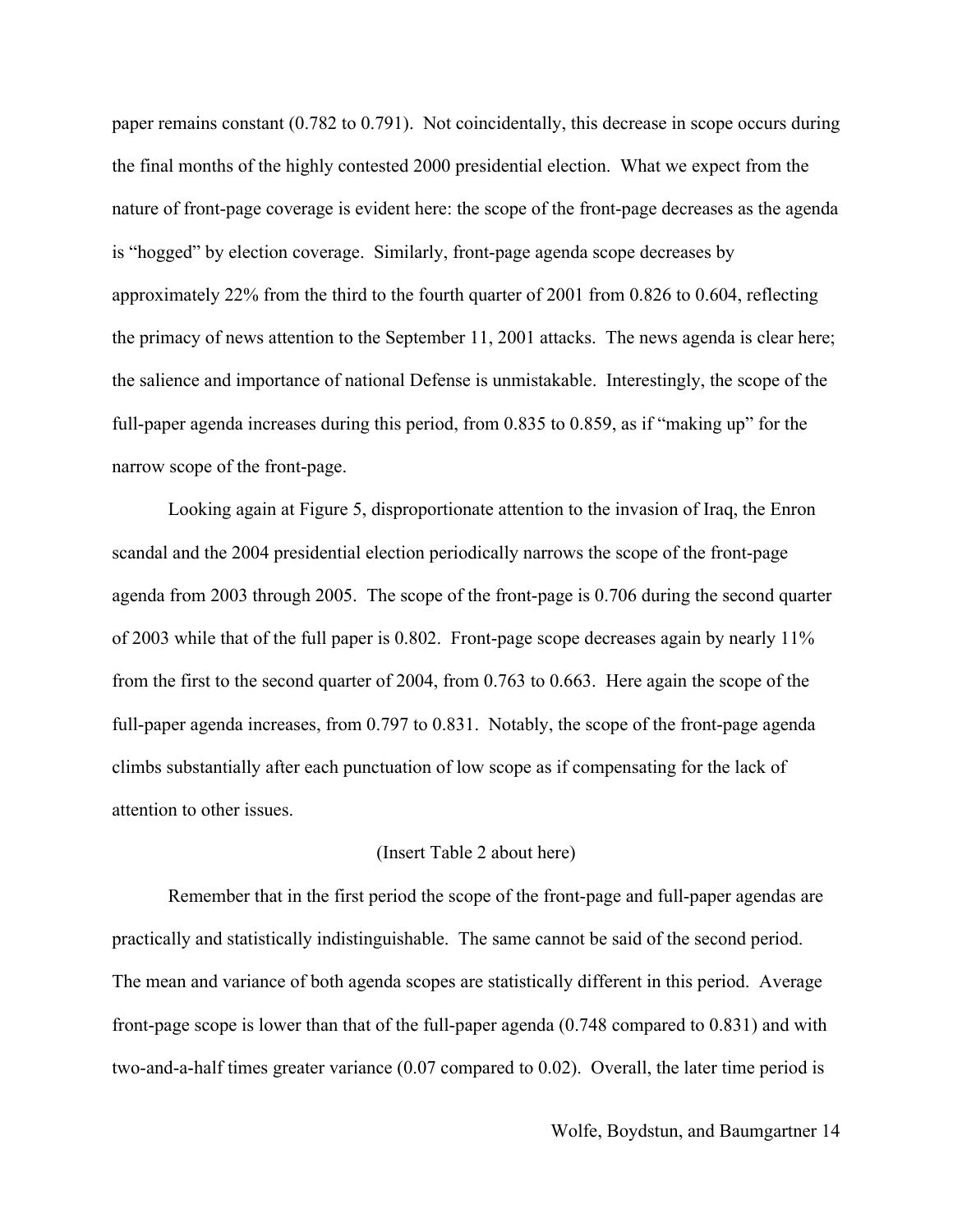characterized with an agenda scope that is lower but less stable. The narrower scope of the latter period is expected and reflects the episodic nature of an event-driven front-page.

So what of newspaper scope? Why is agenda clarity important? The media, and no less the newspaper medium, is a source of information used by the public and the government to prioritize issues (Baumgartner and Jones 1993, 2005). It does so by sending signals by way of its agenda to consumers about the relative salience and importance of issues. As scope increases and agenda clarity lessens, signals become more uncertain and ambiguous and, thus, harder to interpret. Conversely, signals become easier to receive and process as scope decreases and agenda clarity grows.

It is worth noting that what we have discovered using quarterly data is a front-page scope that is unexpectedly high. The pace of the news business is so fast that even though the frontpage agenda tends to get stuck in equilibrium, focusing on a very narrow set of issues (i.e., it has a very narrow scope) from one day to the next, over the course of a three-month period it is not unusual for the front page to cycle through so many different equilibria.

The scope of the front-page agenda appears much different when examined in finer gradations of time. The average scope of the front-page is 0.77 at the quarterly level, meaning that over the course of an average three-month period the front-page agenda is quite spread out across topics. There is even more spread across topics over the course of a year; at this level the average scope is 0.81. In contrast, the average weekly scope for the front-page agenda is 0.63. Over the course of an average week, the front-page agenda is much more constricted, focusing on a narrower set of topics than get covered over a period of months. Unfortunately, due to its sample size, we cannot disaggregate the full-paper data into gradations finer than the quarter for comparison.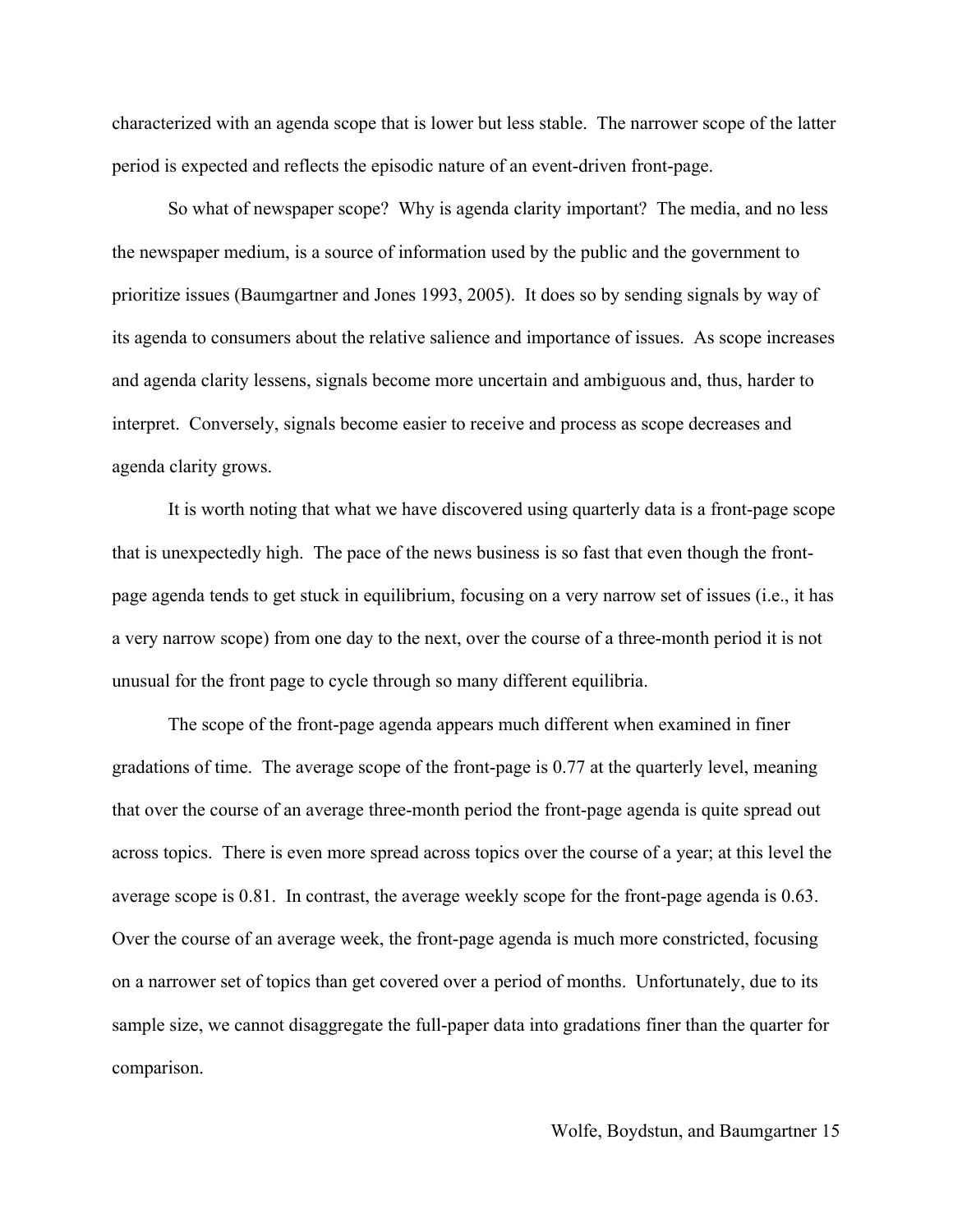#### *Friction*

Next, we compare the friction of front-page and full-paper news coverage. Kurtosis has been employed as a measure of friction in studies on institutional costs for policymaking (Jones, Sulkin and Larsen 2003; Jones and Baumgartner 2005), budgeting (Jones and Breunig 2007) and representation (Jones, Larsen-Price and Wilkerson 2009). Kurtosis is the fourth in moments used to summarize distributions, the first three being mean, variance and skew. Kurtosis characterizes the general shape of a distribution in terms of peakedness or flatness. Distributions with high kurtosis ("leptokurtosis") have high central peaks and fat tails compared to a normal or Gaussian distribution (e.g., a "bell curve"). In contrast, low kurtosis ("platykurtosis") indicates relatively flat distributions. In the case of a study of agenda friction, the distribution we examine is that of change over time, with observations similar at time<sub>t</sub> to what they were at time<sub>t-1</sub> falling at the center (the peak) of the distribution, moderate changes falling in the "shoulders" of the distribution, and large changes appearing in the tails. High kurtosis is an indicator of friction—a tendency for tomorrow's attention to be the same as today's (hence with a high central peak associated with no change), interrupted by occasional "alarmed discovery" of new topics urgently demanding much more attention (hence the fat tails). Smooth adjustments, on the other hand, would be reflected with a Normal distribution (see Jones and Baumgartner 2005 for more discussion).

Wolfe, Boydstun, and Baumgartner 16 We measure friction by calculating the l-kurtosis of quarterly front-page and full-paper agendas (see Figure 6 below). Kurtosis becomes problematic in practice due to its sensitivity to extreme values (Groneveld 1998; Breunig and Jones 2008). L-kurtosis is a kurtosis measure based on the fourth L-moment and is preferred because it is less sensitive to extreme values and more reliable when sample size is relatively small (Hosking 1990). L-kurtosis is bound at 0 and 1. A score of 0.123 indicates a normal distribution while numbers below 0.123 are associated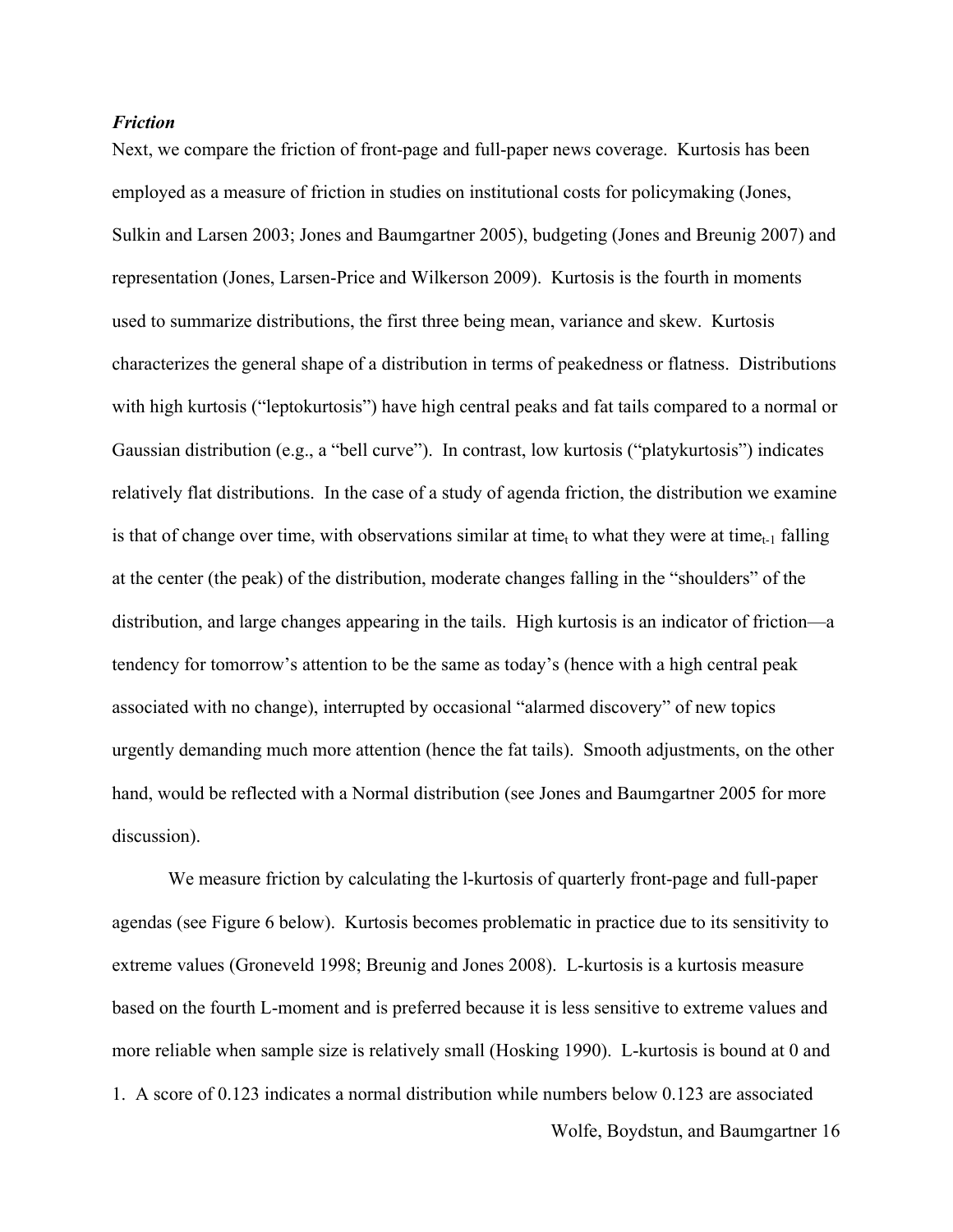with platykurtosis (flatness) and numbers above 0.123 indicate leptokurtosis (peakedness). Translated into an indicator of friction, higher numbers are associated with more friction and lower numbers with less friction in news agendas.

## (Insert Figure 6 about here)

Front-page and full-paper friction over time is displayed in Figure 6. Similar to scope, the friction of both agendas contains two distinct time periods, the first from 1998 to the third quarter of 2000 and the second from the fourth quarter of 2000 to the end of the series. Before we visit these two periods, it is worth noting that the average friction for both full datasets is statistically distinct, with front-page friction at 0.390 and full-paper friction at 0.220 with *indistinct* variance (see Table 2 for difference in means and variance). The overall friction, then, for every topic over all time points, is 0.354 and 0.199 for front-page and full-paper coverage respectively. We expect front-page friction to be higher than that of the full paper because the barriers to entry are much greater and, indeed, we find exactly this pattern.

Turning to the two time periods, the movement and divergence of friction between the front-page and full-paper agendas mirrors that of their scope. While the average friction for both agendas is distinct in the first time period, 0.349 and 0.261 for the front page and full paper respectively, their difference is relatively small at 0.088. During this period the barriers for entry are higher on the front page, but not markedly so. However, the barrier to entry on the front page in the second time period is much greater, 0.417 compared to 0.206 of the full paper—a difference of 0.211. And again, notice that it is primarily the front page that diverges from the full paper, which does not change as much over time. When major events strike, the front page is most directly affected, as these events start to consume the limited space on this agenda. The full paper is better equipped to absorb coverage about major events into its larger agenda and, as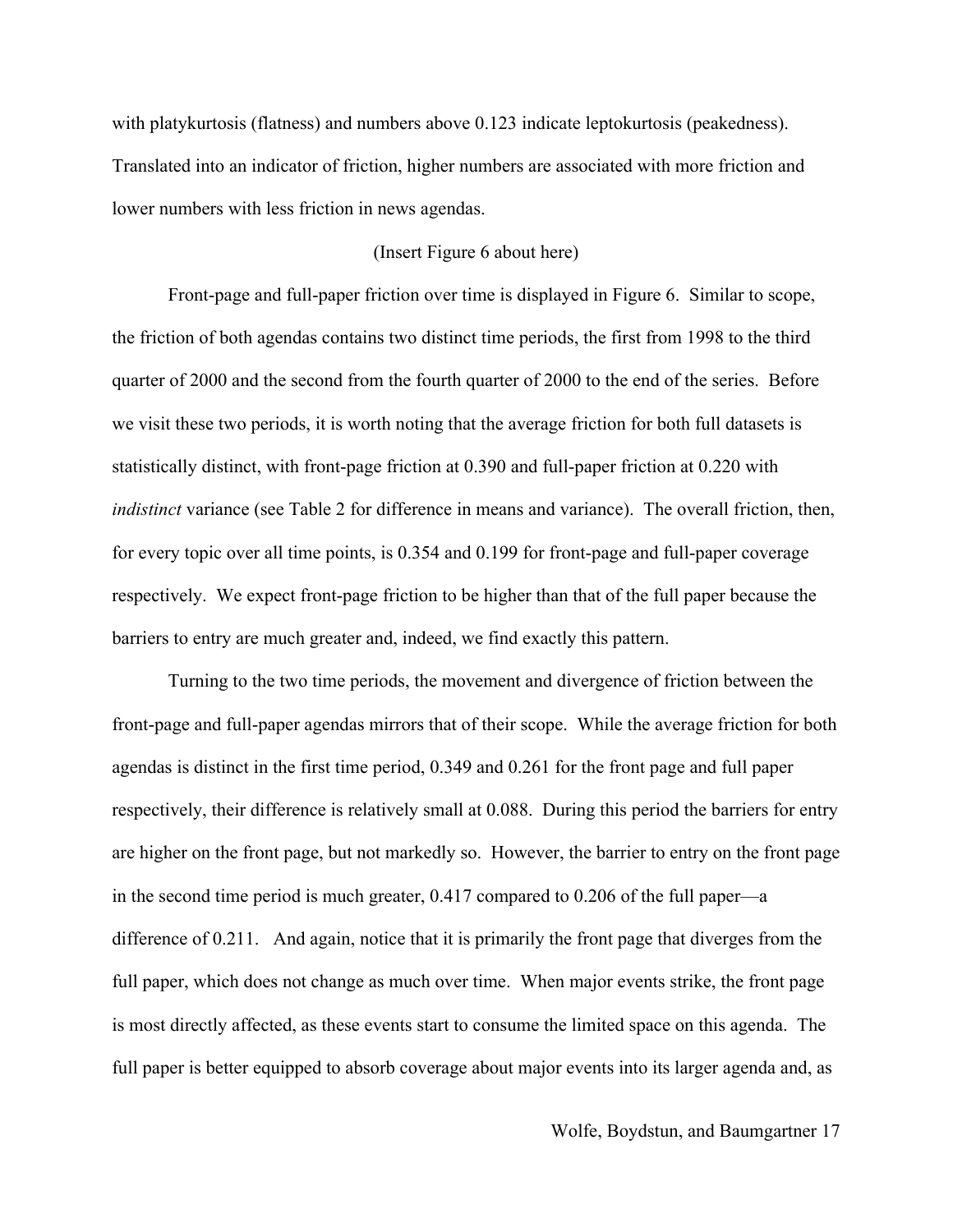we have seen, by nature the full paper is less prone than the front page to covering high-salience events.

The first punctuation in front-page friction occurs during the last few months preceding the 2000 presidential election when friction grew 18%, while full-paper friction *declined* by 3%. Subsequent spikes in front-page friction correspond with the September 11, 2001 attacks, financial scandals, the war in Iraq and one more presidential election. Again, these findings are consistent with our understanding of the event-driven dynamics of front-page news. While both agendas are event-driven by nature, the higher intensity of salient events from the 2000 elections and onward increases front-page friction even more. Resembling the relationship between frontpage and full-paper scopes, punctuations in front-page friction that arise with an increase in friction correspond with a decrease in full-paper friction, as if the heightened barriers of issue entry on the first page are compensated by a more open full-paper agenda. To be sure, once they break onto the front-page, issues do not disappear on the full-paper agenda, but the periodic concentration of the front page allows for the emergence of additional issues in the full paper.

# **Conclusions**

Our task has been to compare the front-page and full-paper agendas of the *New York Times*, both for the theoretical purpose of advancing our understanding of how agenda-setting operates and for the practical purpose of identifying good guidelines for selecting the media agenda most appropriate to a given research question. Toward these aims, we have examined the Policy Agendas Project front-page and full-paper sampled datasets, along with Boydstun's full census of front-page stories, slicing each dataset in several ways.

We began by comparing both front-page datasets to ensure an "apples to apples" comparison—that is, to confirm that the Policy Agendas Topics coding scheme had been applied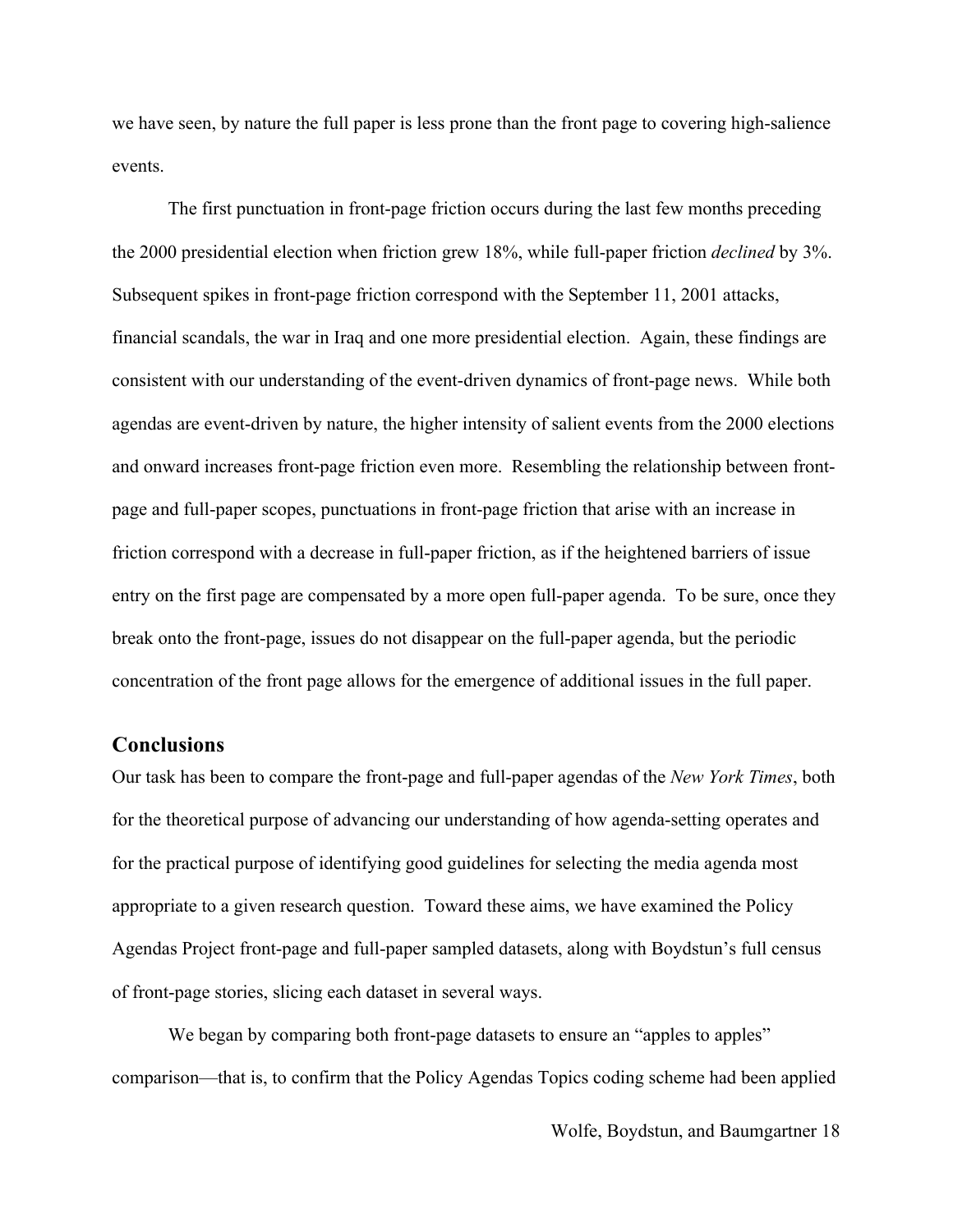consistently in both datasets; it had. Turning then to comparisons between the Policy Agendas full-paper data and Boydstun's front-page data, we documented several differences between the main topics that dominate each agenda. While front-page attention is devoted primarily to issues of war, diplomacy, and elections, the full paper gives much more attention to business news, sports, arts, and entertainment. And we observed that between the "high politics" world of the front page and the "non politics" world inside the fold exists a realm of "low politics" issues that don't get picked up with frequency by either agenda. Turning to more sophisticated comparisons, we used entropy values to examine the relative scope of each agenda and found that, as anticipated, the front page exhibits a much narrower scope when observed at smaller intervals of time than when aggregated across longer periods. Yet at the quarterly level, the scopes of the front-page and full-paper agendas look remarkably similar, at least when the front page isn't consumed by major events, such as the 2000 elections or 9/11, at which points the front page narrows considerably by comparison. Finally, we employed l-kurtosis values to examine the relative friction on each agenda. We found much higher levels of friction on the front page, consistent with our expectation that the front page, with its much smaller agenda space, has an even more difficult time than the full paper in churning through issues incrementally and, thus, displays both a stronger status-quo bias and a much higher volatility. And as the breadth of scope of the front page has narrowed since 2000, friction on the front page has increased.

What do all these findings tell us? In a nutshell, that these two versions of the media agenda behave very differently, and that the same researcher would likely draw different conclusions about the media agenda depending on whether she studied the full paper or the front page. Most researchers have a basic awareness of the distinction between the "hot topics" of the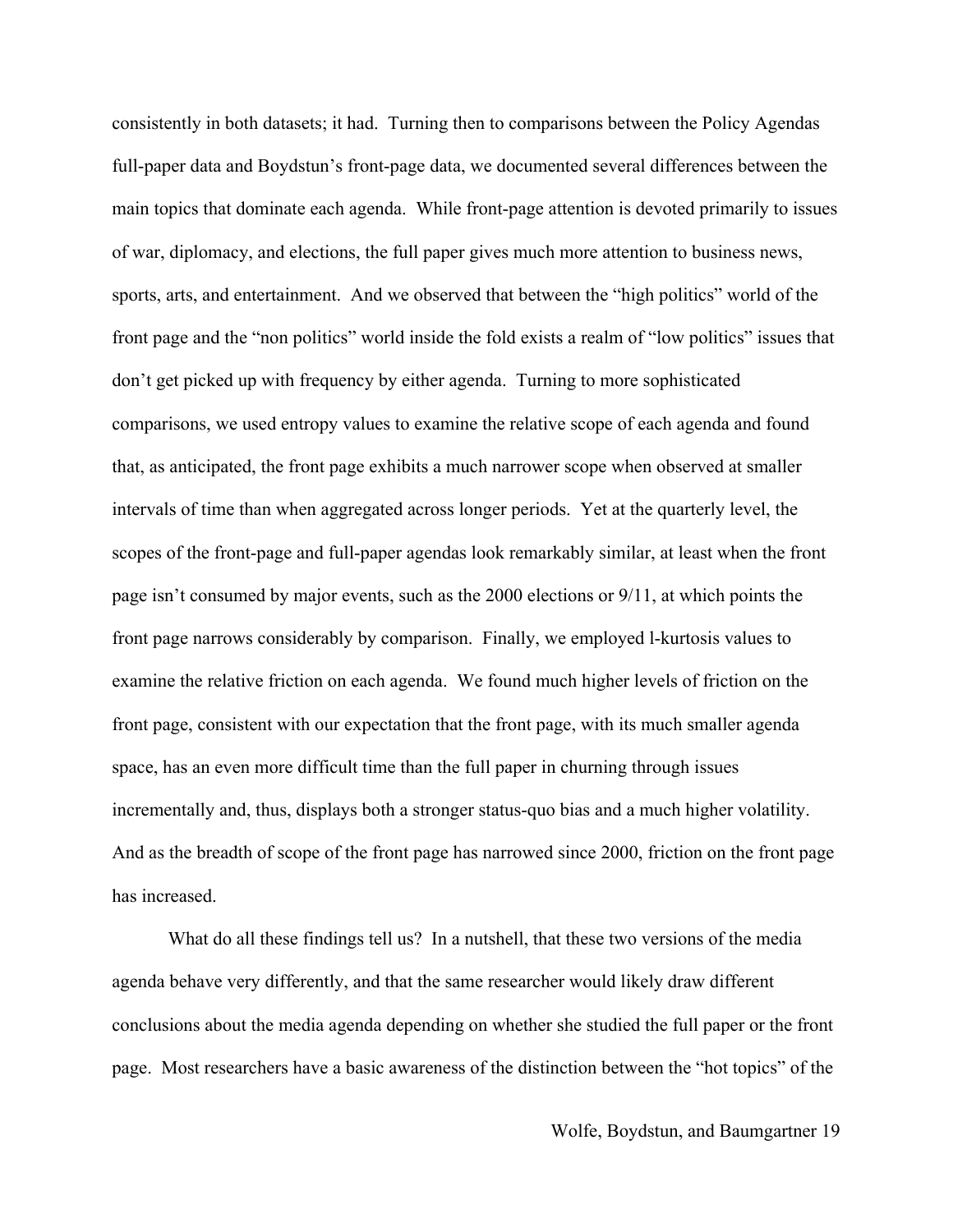front page and the fuller treatment given to non-policy news inside the fold. Yet differences in the scope and friction of these agendas are more difficult to discern without an explicit study as we have presented here, and the implications of these differences are every bit as meaningful. By documenting the tendency of the front page to exhibit less entropy (i.e., narrower scope), we have put an empirical value on the scarcity of front-page attention relative to the full paper. The front page doesn't just cover different types of topics than the full paper; it generally covers far fewer topics too. And our finding of higher levels of friction on the front page tells us we must pay careful attention to dynamics when selecting and interpreting a media agenda.

In short, the differences in barriers to entry revealed by our study hold particular implications for the researcher. The event-driven dynamics of the front page lend to focusing on certain topics—Defense and national security, elections, and government operations, for example—at certain points in the policymaking process. The full paper lends to studying the dynamics of issues throughout their lifespan and at varying levels of salience. Full-paper agendas are able to capture high, medium and low salience issues and can follow policies from their subsystems to their breakout on the macropolitical arena. Put simply, the issues under study and their temporal dynamics should dictate whether the researcher employs a front-page or full-paper sample of media coverage. As the examples of Defense, Business, and Capital Punishment illustrated, the conclusions we draw about media attention depend critically on which agenda we measure in the first place.

With all these points in mind, we can make some practical assessments about the relative merits of the front-page and full-paper agendas. For the purposes of data collection, gathering a full census of front-page stories (not just of the *Times*, but of any newspaper) is entirely more feasible than collecting a full population of stories from the paper as a whole. Additionally, the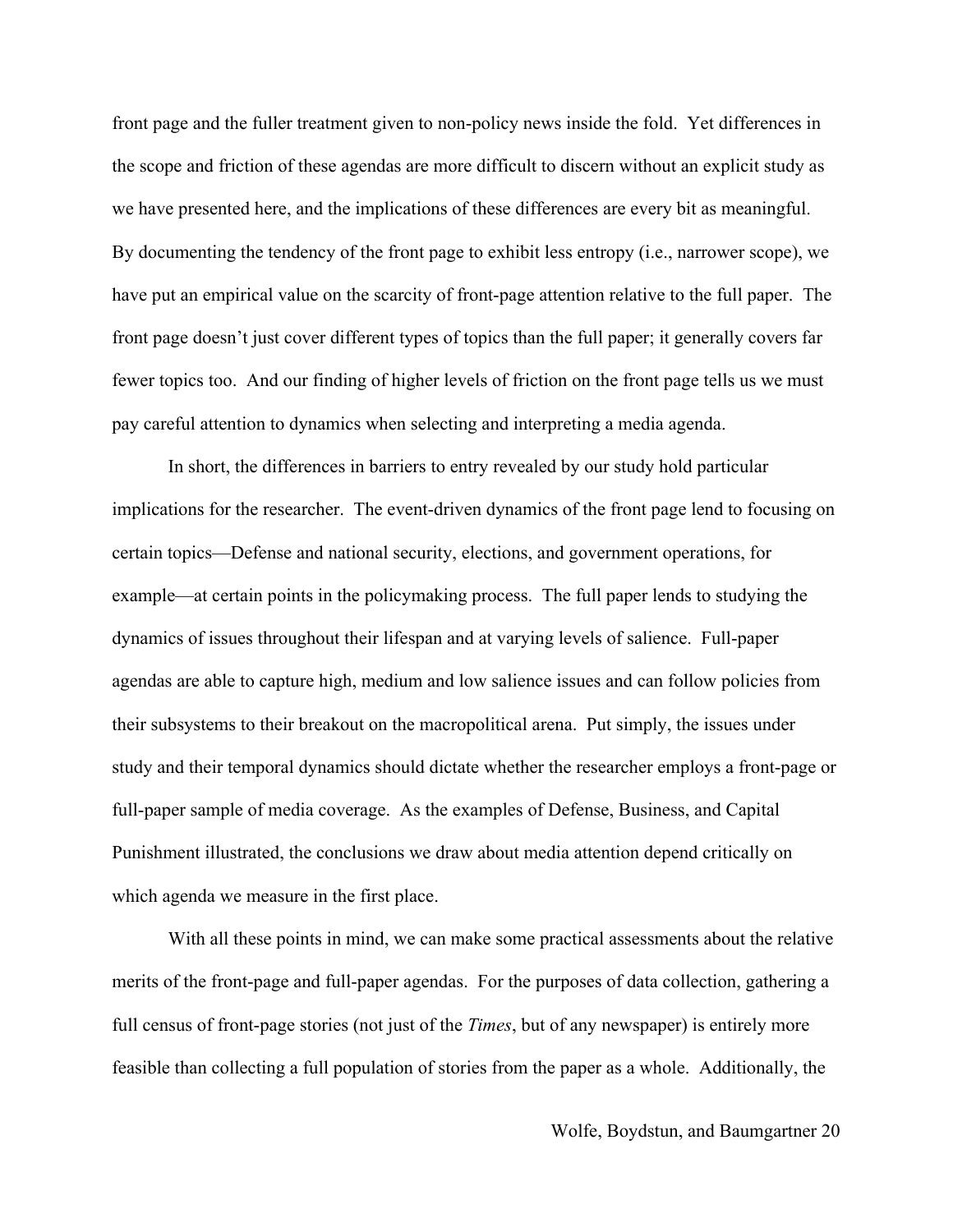differences in levels of salience between the front page and the full paper is exactly what makes the front page an attractive agenda for many researchers; if you're going to study media signals, one might say, why not go directly to the source of the hot topics at the very top of the agenda? At the same time, the full-paper agenda might be a more attractive data source for researchers for exactly this reason. Since the front-page agenda only has room for the most pressing problems of the day, most specific issues need to be tracked in the context of the full paper in order to provide frequency levels that can support any kind of statistical analysis. More to the point, because the full paper presents a lower barrier to entry for issues, researchers interested in any subsystem issue not linked to a war, election, or scandal will likely need to look inside the fold to find pertinent coverage. Yet again, data collection is a real problem here. With so many fullpaper stories, the sample size needs to be massive in order to be representative across policy topics. As we saw with the Policy Agendas Project full-paper data, even a sample size of 1,000 stories per year is only big enough to support analysis at the quarterly level. And since even quarterly-level analysis is a theoretical stretch given the much faster pace of the media agenda, a sample size greater than 1,000 full-paper stories per year would be much better.

We believe that the answer to this data collection conundrum may be found in the form of automated content analysis. Using one of several different algorithms designed to categorize a non-coded "virgin" text based on existing categorizations of coded "reference" seed texts, automated text analysis allows a researcher to collect and code a substantially larger set of stories than she would be able to do by hand. There are drawbacks to automated content analysis of course, including the considerable start-up time needed to test an applicable algorithm and perfect the technique for training the algorithm with seed data in order to maximize the accuracy of its predictions for virgin texts, not to mention the risk of lower coding accuracy that can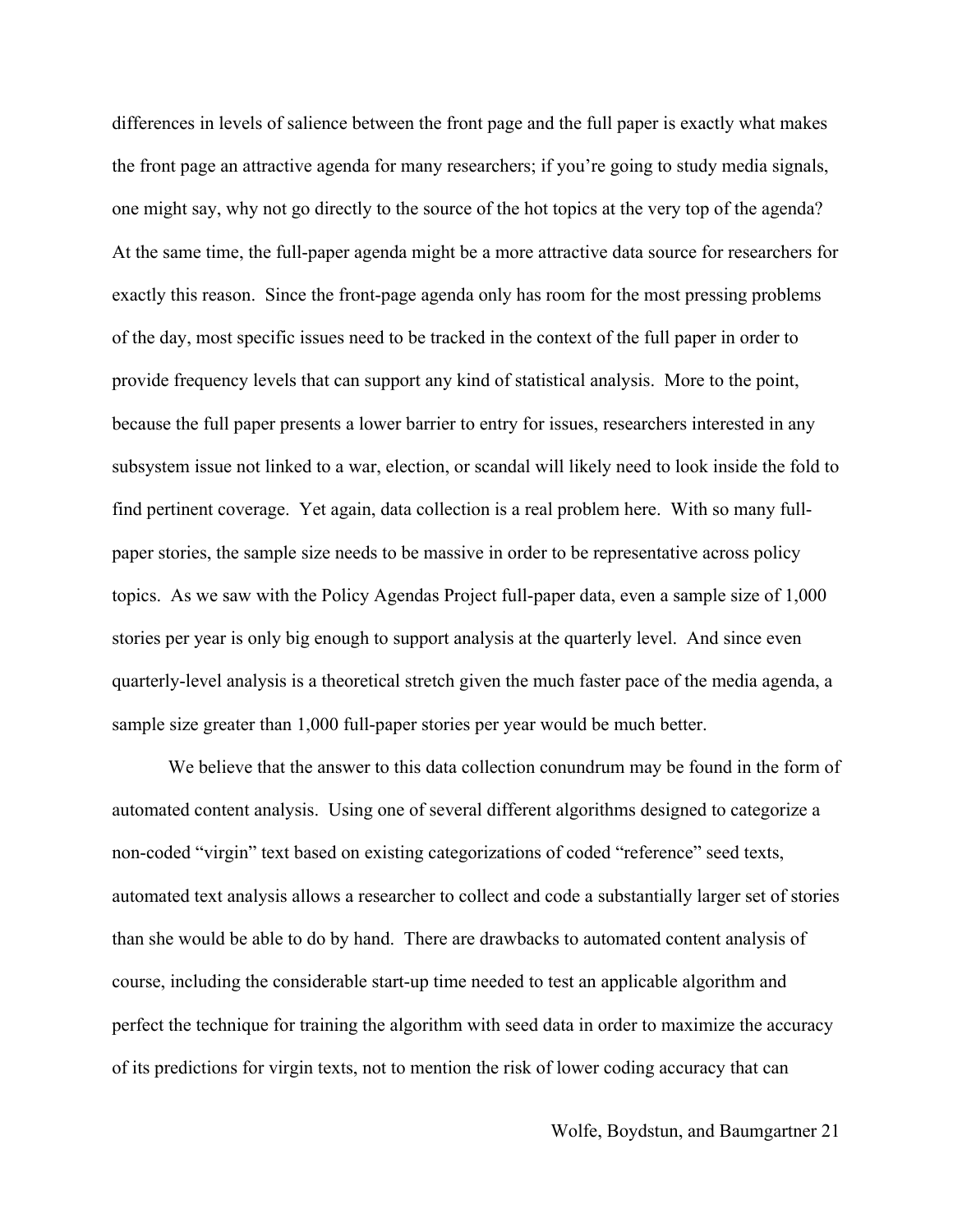sometimes result despite the best-laid techniques. Yet in our experience, automated text analysis is a viable and cost-effective solution for collecting and coding large collections of news stories. And when the task is categorizing texts into basic topic and specific issue categories (e.g., the 4 digit codes of the Policy Agendas codebook), our experience reveals that computer coding yields a high level of accuracy, comparable to undergraduate coders.

However, the use of automated content analysis in no way mitigates the important differences between front-page and full-paper attention. And so any data collection effort especially a large-scale effort supported by computer coding—should be based on a careful consideration of the theoretical and practical distinctions between these agendas. Might the best use of time and resources be to collect all front-page stories much farther back in time (the *New York Times* Historical Archive is available back to 1851 for example!) or to devise a way to draw a much larger sample of full-paper stories than collected in the original Policy Agendas Project dataset, somehow estimating a total population size in the electronic database? Good question.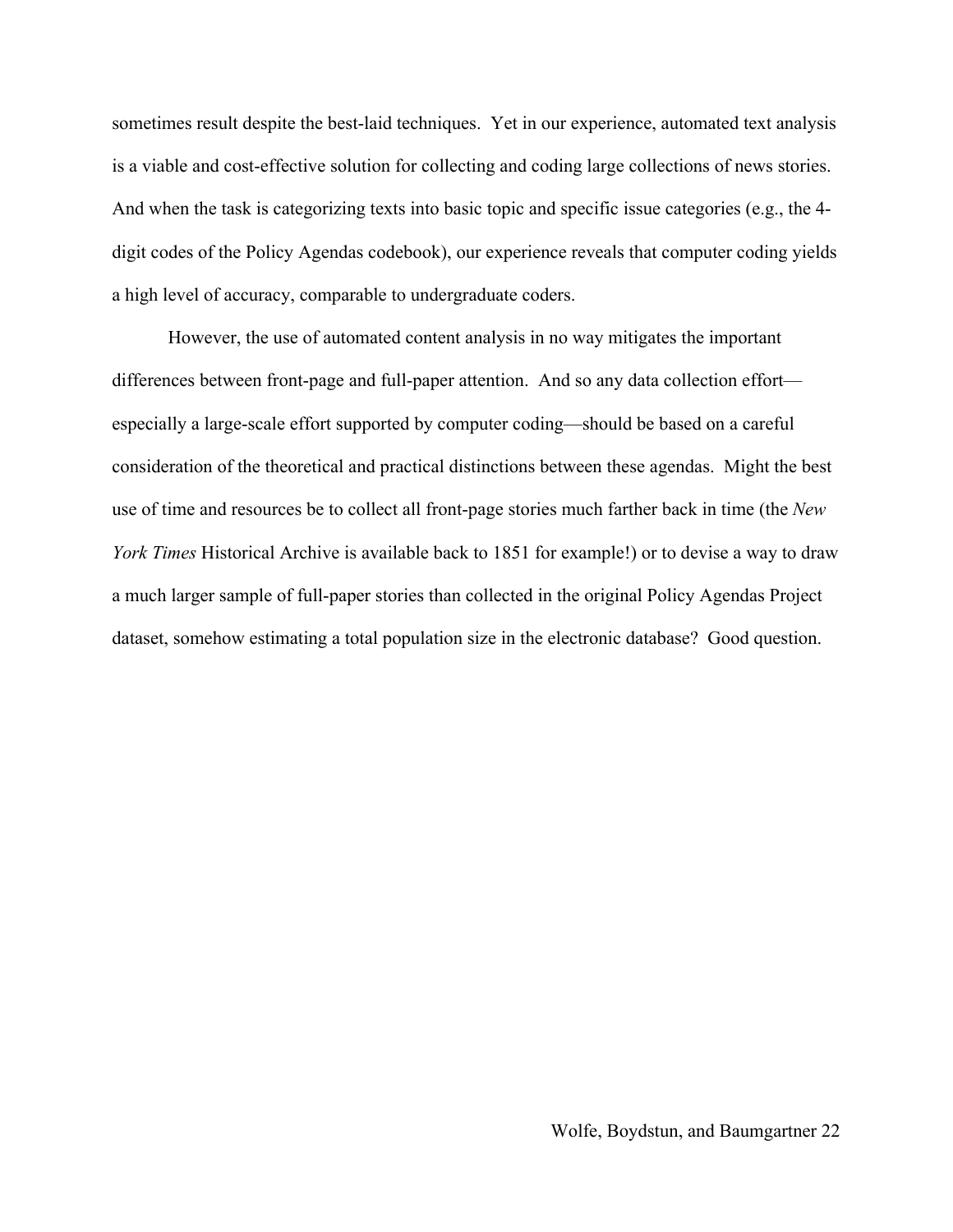|                | Code Topic                                     |         | <b>Full Paper Front Page Front Page</b> |         |
|----------------|------------------------------------------------|---------|-----------------------------------------|---------|
|                |                                                | (PAP)   | (PAP)                                   | (AEB)   |
| $\mathbf{1}$   | Macroeconomics                                 | 2.1%    | 5.2%                                    | 2.6%    |
| $\overline{2}$ | Civil Rights                                   | 1.6%    | 2.6%                                    | 2.7%    |
| $\mathfrak{Z}$ | Health                                         | 4.0%    | 4.5%                                    | 5.9%    |
| $\overline{4}$ | Agriculture                                    | 0.6%    | 0.6%                                    | 0.5%    |
| 5              | Labor, Immigration, and Employment             | 1.5%    | 1.6%                                    | $2.0\%$ |
| 6              | Education                                      | 1.8%    | 1.9%                                    | 2.9%    |
| 7              | Environment                                    | 1.4%    | 1.0%                                    | 1.1%    |
| $8\,$          | Energy                                         | 1.0%    | 1.0%                                    | $1.0\%$ |
| 10             | Transportation                                 | 1.5%    | 0.3%                                    | 1.5%    |
| 12             | Law, Crime, and Family Issues                  | 6.3%    | 7.1%                                    | 5.7%    |
| 13             | Social Welfare                                 | 0.5%    | 0.6%                                    | $0.7\%$ |
| 14             | Community Development and Housing              | 1.7%    | 2.3%                                    | 1.3%    |
| 15             | Banking, Finance, and Domestic Commerce        | 17.8%   | 5.5%                                    | 5.3%    |
| 16             | Defense                                        | 4.1%    | 16.8%                                   | 13.3%   |
| 17             | Space, Science, Technology, and Communications | 3.5%    | 1.6%                                    | 2.7%    |
| 18             | Foreign Trade                                  | 3.6%    | 1.9%                                    | 0.8%    |
| 19             | <b>International Affairs</b>                   | 12.1%   | 22.7%                                   | 23.0%   |
| 20             | <b>Federal Government Operations</b>           | 4.3%    | 10.7%                                   | 12.3%   |
| 21             | <b>Public Lands and Water Management</b>       | 0.8%    | 0.6%                                    | $0.8\%$ |
| 24             | <b>State and Local Government</b>              | 3.9%    | 3.9%                                    | 2.3%    |
| 26             | Weather and Natural Disasters                  | 0.2%    | $0.0\%$                                 | 1.3%    |
| 27             | Fires                                          | 0.1%    | $0.0\%$                                 | $0.5\%$ |
| 28             | Arts and Entertainment                         | 9.3%    | 0.6%                                    | 2.5%    |
| 29             | Sports and Recreation                          | $6.0\%$ | 1.6%                                    | 4.4%    |
| 30             | <b>Death Notices</b>                           | 1.4%    | 0.6%                                    | 0.6%    |
| 31             | Churches and Religion                          | 1.0%    | 1.6%                                    | 1.6%    |
| 99             | Other, Miscellaneous, and Human Interest       | 7.8%    | 2.9%                                    | 0.7%    |
|                | <b>TOTAL</b>                                   | 100.0%  | 100.0%                                  | 100.0%  |
|                | N                                              | 7,891   | 309                                     | 22,507  |

Table 1. Distribution of *New York Times* Stories Across Topics by Data Source, 1998–2005.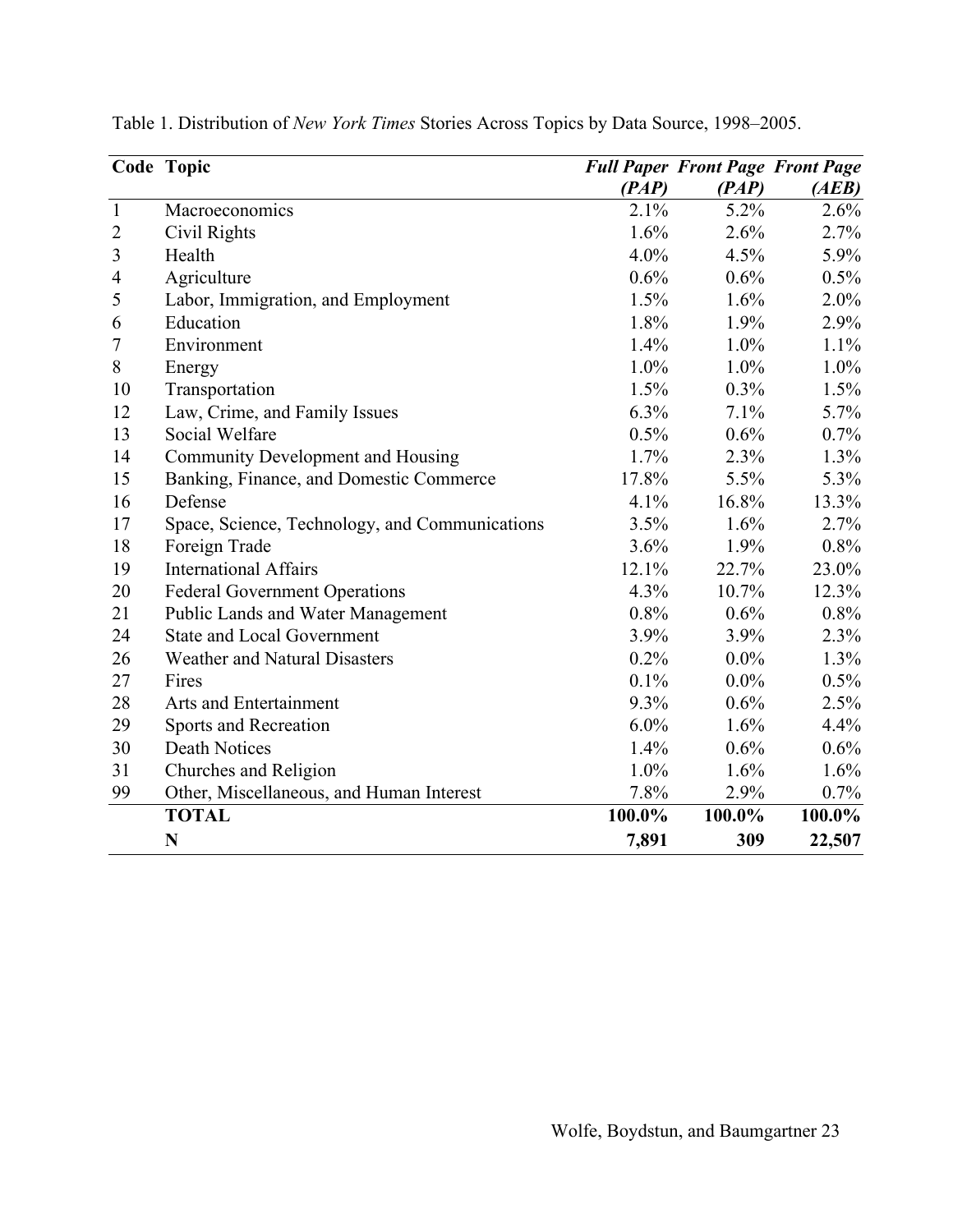| <b>Full Series, 1998-2005</b>        | <b>Mean</b> | Statistic p-value |       | <b>SD</b> | <b>Statistic</b> | p-value |  |  |
|--------------------------------------|-------------|-------------------|-------|-----------|------------------|---------|--|--|
| Entropy, Front-Page                  | 0.770       | $-4.46$           | 0.000 | 0.07      | 6.43             | 0.000   |  |  |
| Entropy, Full-Paper                  | 0.830       |                   |       | 0.03      |                  |         |  |  |
| L-Kurtosis, Front-Page               | 0.390       | 7.73              | 0.000 | 0.09      | 1.39             | 0.360   |  |  |
| L-Kurtosis, Full-Paper               | 0.220       |                   |       | 0.08      |                  |         |  |  |
|                                      |             |                   |       |           |                  |         |  |  |
| <b>Partial Series, 1998-2000Q3</b>   |             |                   |       |           |                  |         |  |  |
| Entropy, Front-Page                  | 0.806       | $-0.74$           | 0.470 | 0.03      | 0.82             | 0.765   |  |  |
| Entropy, Full-Paper                  | 0.816       |                   |       | 0.03      |                  |         |  |  |
| L-Kurtosis, Front-Page               | 0.349       | 3.46              | 0.003 | 0.06      | 1.27             | 0.713   |  |  |
| L-Kurtosis, Full-Paper               | 0.261       |                   |       | 0.06      |                  |         |  |  |
|                                      |             |                   |       |           |                  |         |  |  |
| <b>Partial Series, 2000Q4-2005Q4</b> |             |                   |       |           |                  |         |  |  |
| Entropy, Front-Page                  | 0.748       | $-4.86$           | 0.000 | 0.07      | 9.96             | 0.000   |  |  |
| Entropy, Full-Paper                  | 0.831       |                   |       | 0.02      |                  |         |  |  |
| L-Kurtosis, Front-Page               | 0.417       | 7.36              | 0.000 | 0.1       | 1.40             | 0.463   |  |  |
| L-Kurtosis, Full-Paper               | 0.206       |                   |       | 0.09      |                  |         |  |  |

Table 2. Differences in Mean and Variance for Scope and Friction of Front-Page and Full-Paper Agendas.

T-test used to calculate difference in means

Coefficient of Variation (F-test) used for difference in variation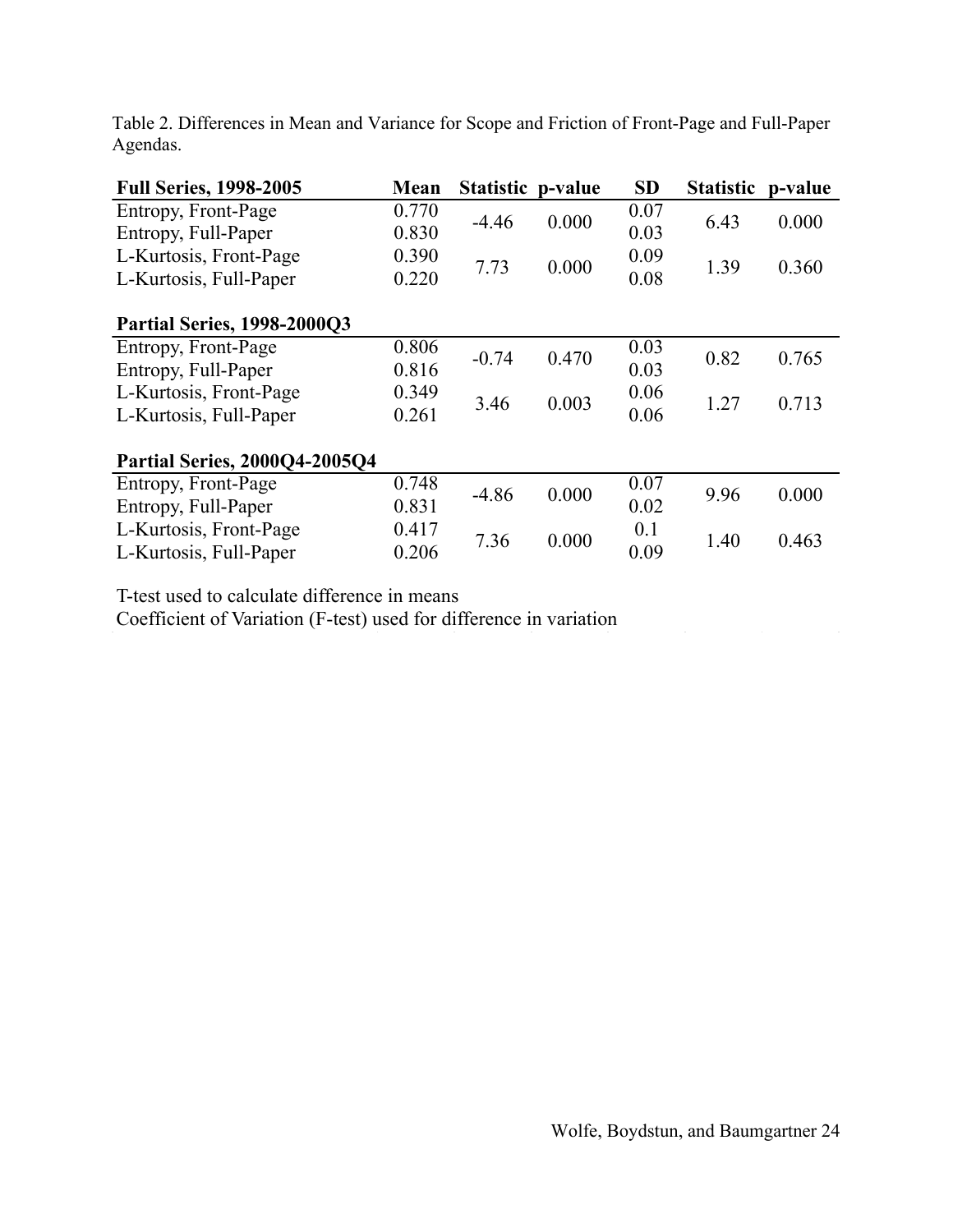Figure 1. Percentage of *New York Times* Agenda Space by Topic, Front Page v. Full-Paper, 1998–2005.



Note: Data are the same as presented in Table 1. The top three topics—International Affairs, Defense, and Government Operations—are significantly more prominent on the front page than on the inside pages, with differences of over 8 percent; no other issue domain is more than 1.9 percent over-represented on the front page. At the bottom, Foreign Trade, Arts, Human Interest, and Domestic Commerce stories show much more attention in the paper overall than on the front page. Data are based on 22,507 front-page stories collected by Boydstun and a sample of 7,891 stories drawn from all pages of the *New York Times Index*, 1998 to 2005.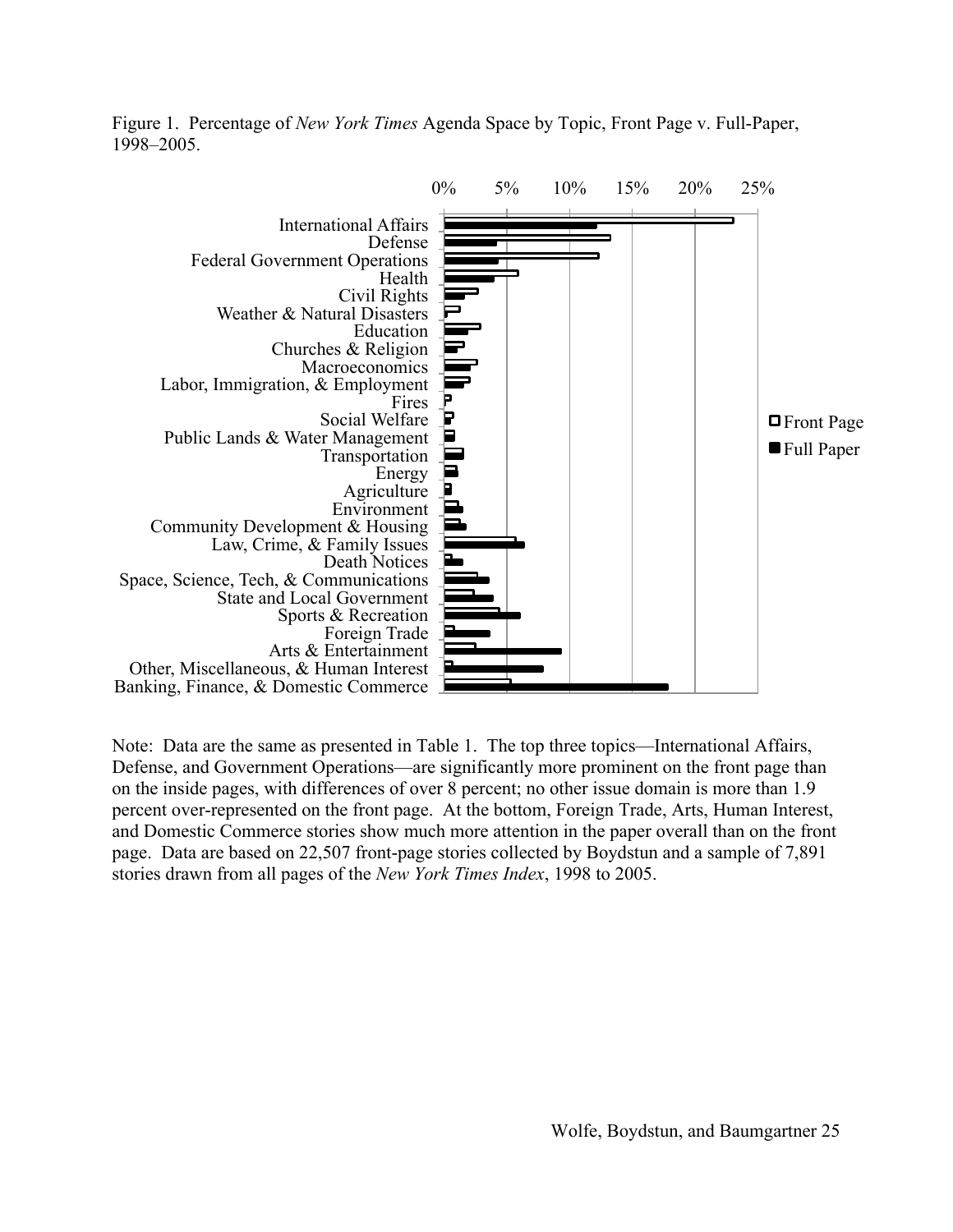

Figure 2. Percentage of *New York Times* Agenda Space Devoted to Defense, Front Page v. Full Paper by Quarter, 1998–2005.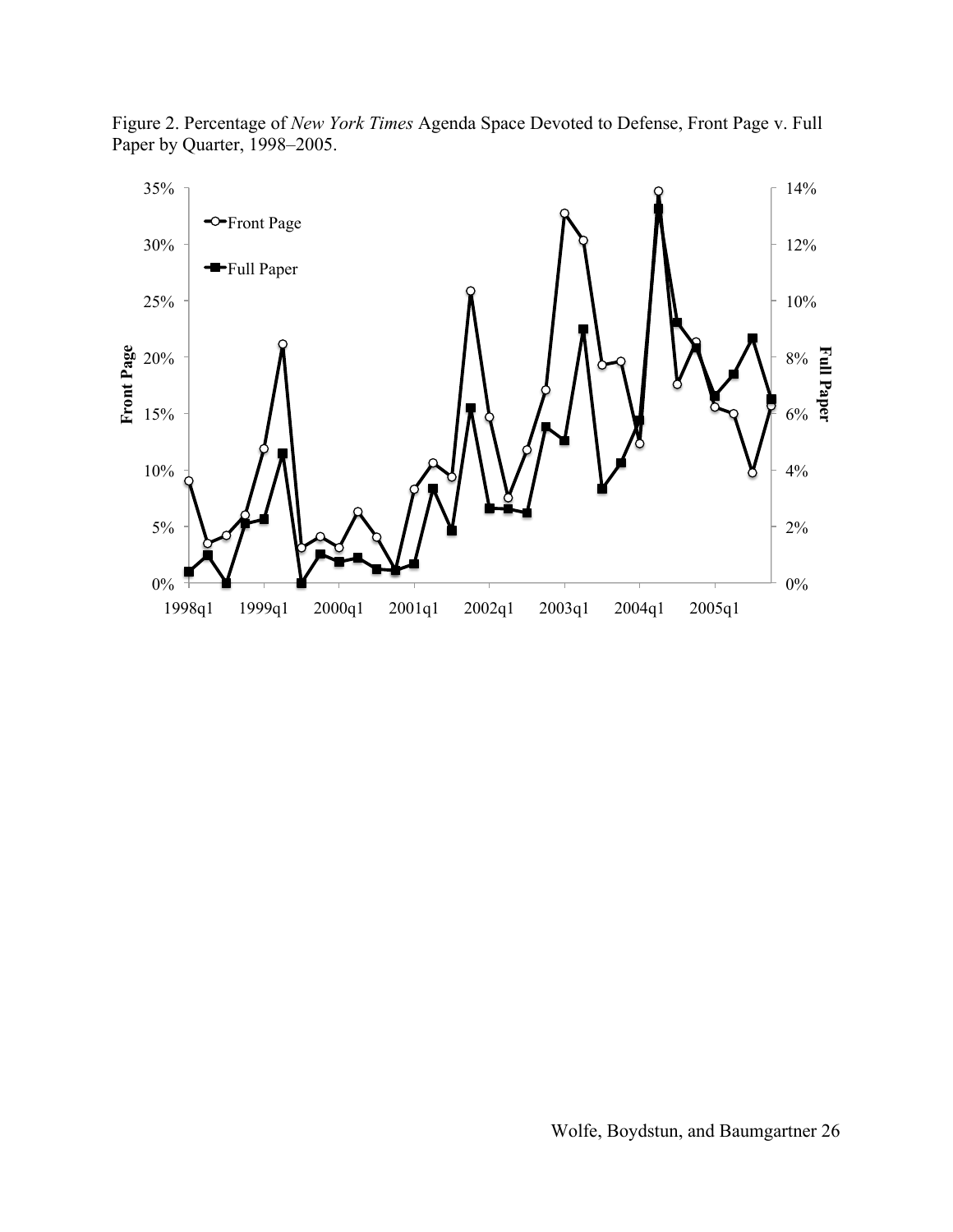Figure 3. Percentage of Front-Page and Full-Paper Agenda Space Devoted to Banking, Business, and Domestic Commerce, 1998–2005 by Quarter.

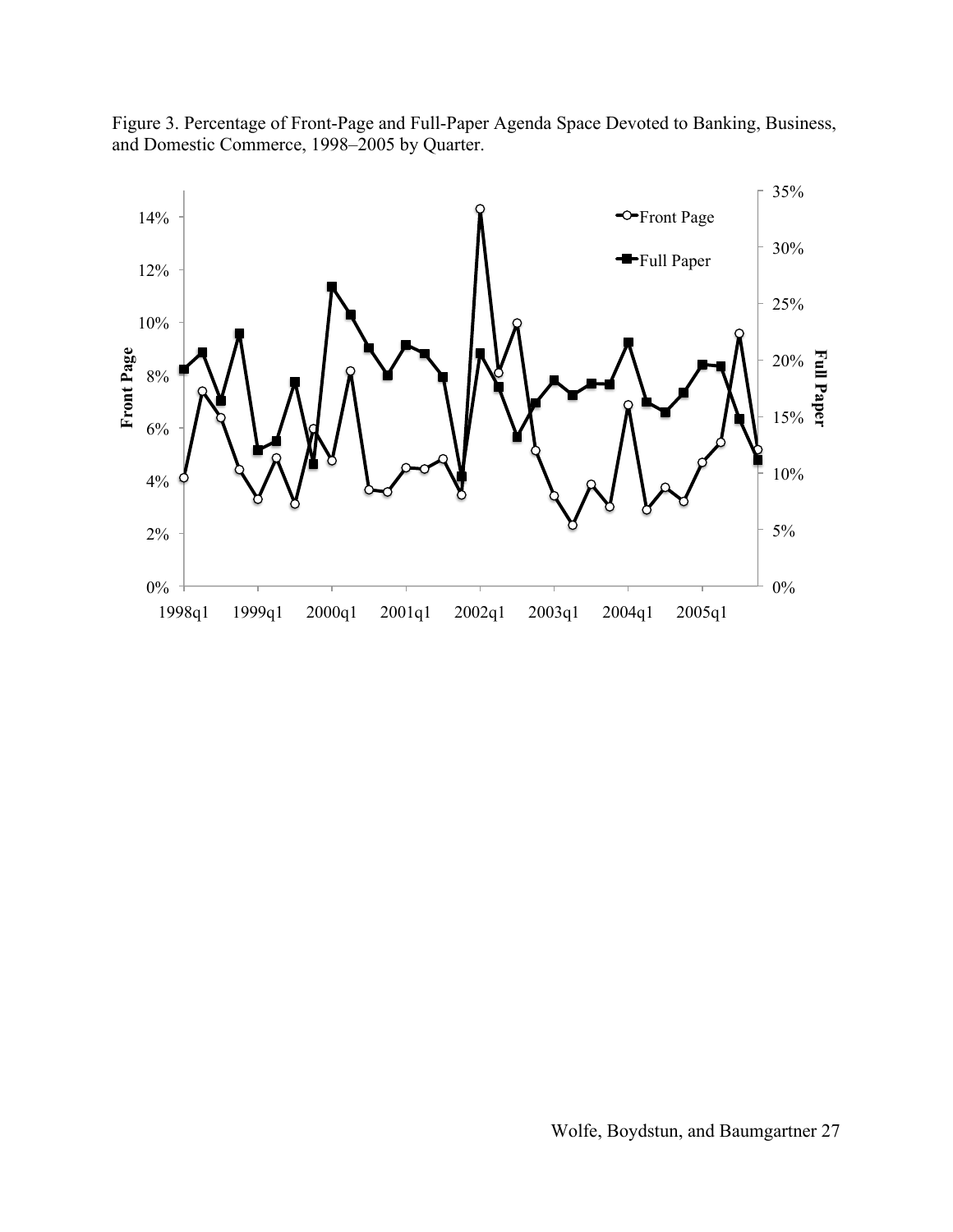

Figure 4. Number of *New York Times* Stories Devoted to Capital Punishment, Front Page v. Full Paper by Year, 1960–2005.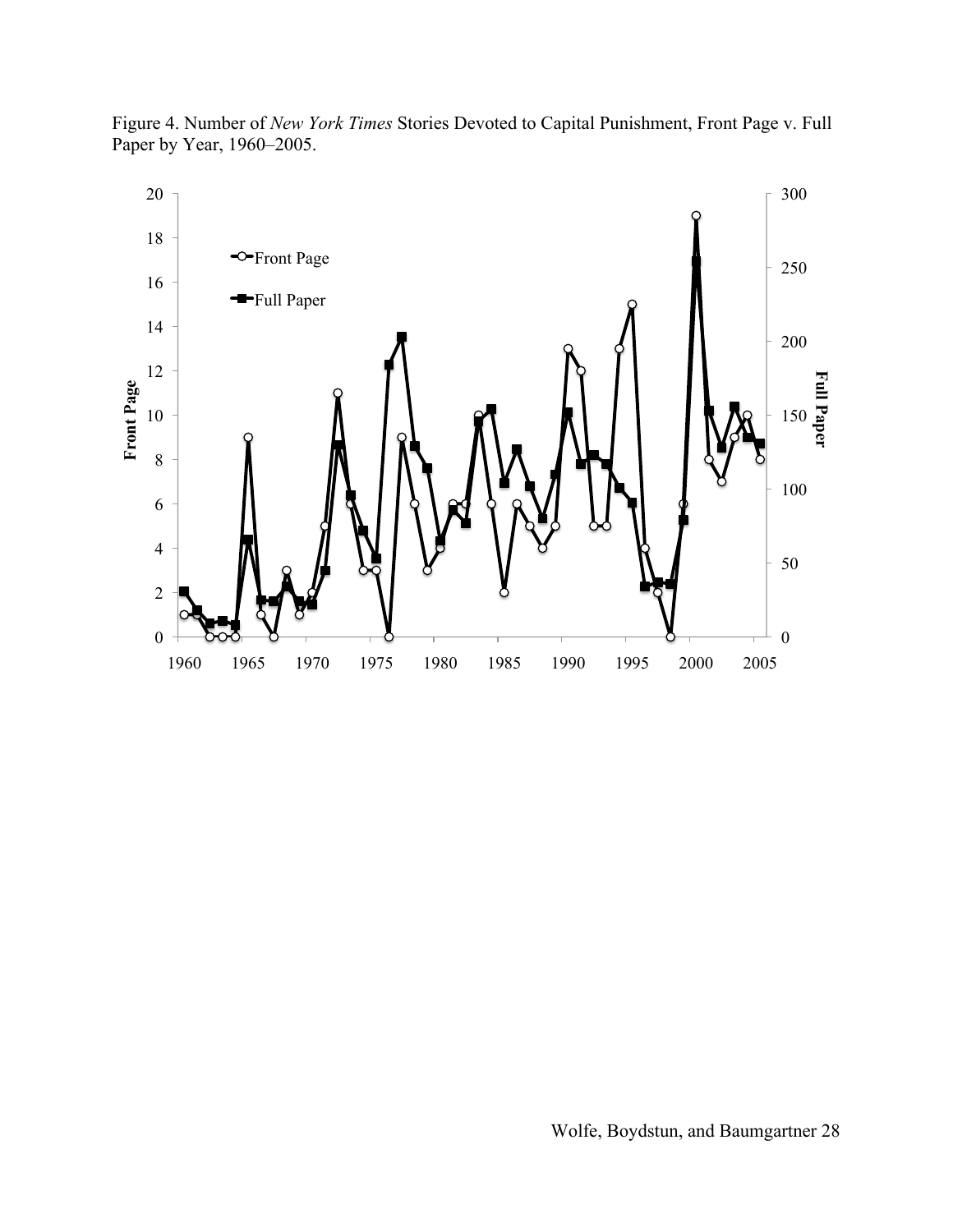Figure 5. Scope of *New York Times* Agenda Across Topics as Measured by Entropy Values, Front Page v. Full Paper by Quarter, 1998–2005.

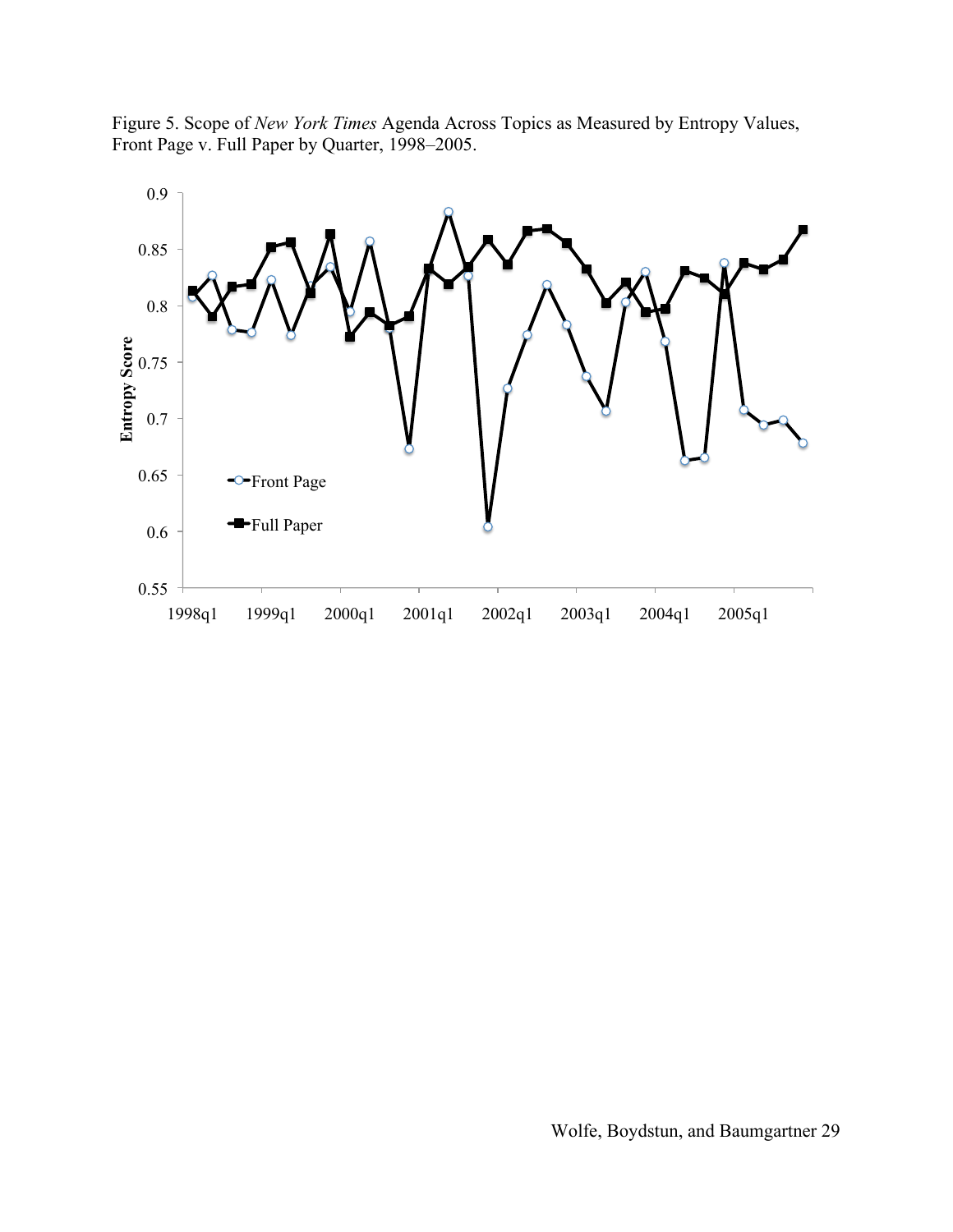

Figure 6. Friction of *New York Times* Agenda as Measured by L-Kurtosis Values, Front Page v. Full Paper by Quarter, 1998–2005.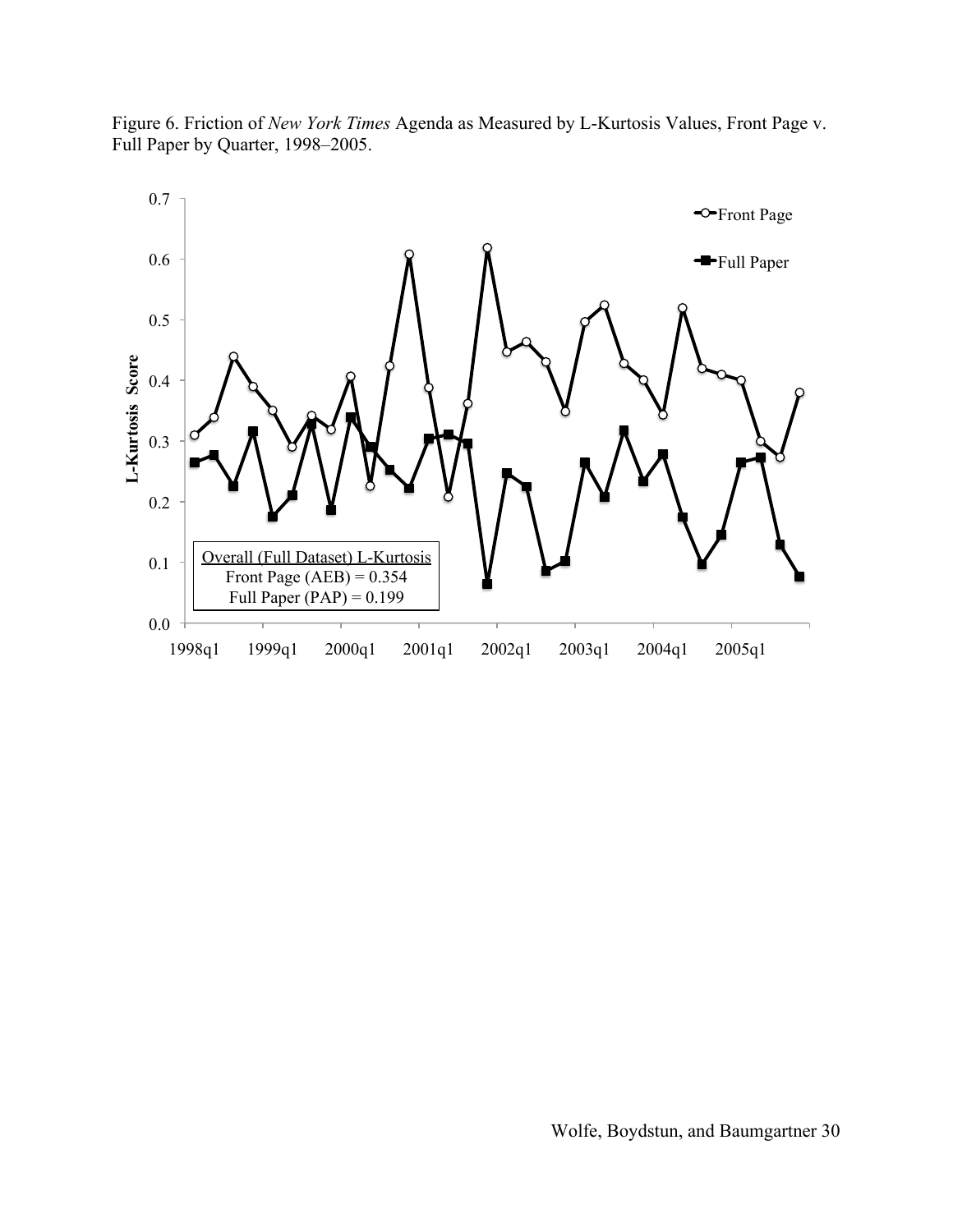Equation 1. Shannon's H Information Entropy.

$$
Entropy = -\sum p(x_i) \log_k p(x_i)
$$

where:

 $x_i$  is a topic

 $p(x_i)$  is the proportion of the agenda given to a topic  $k$  is the number of topics or categories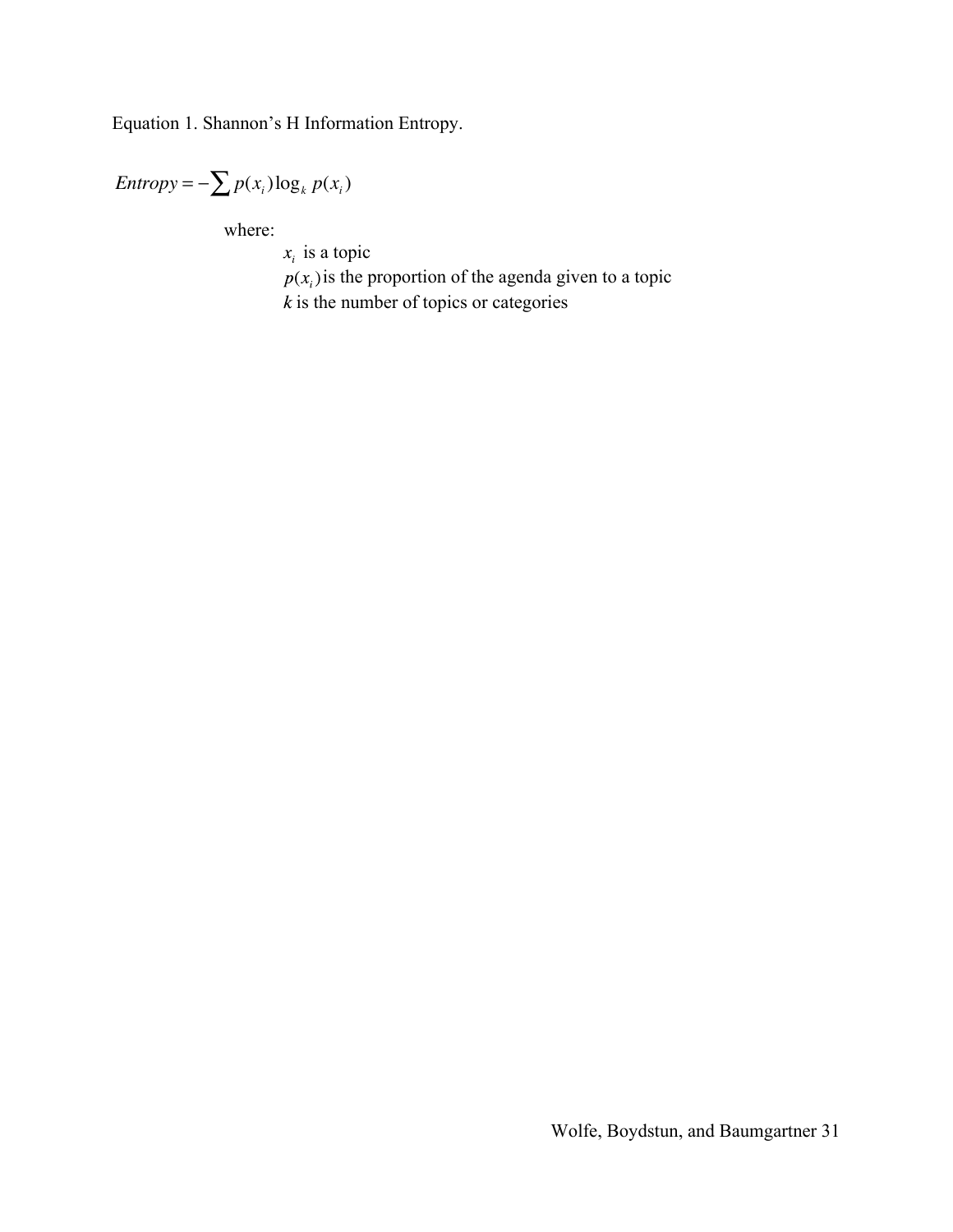# **References**

- Baumgartner, Frank R., Suzanna L. De Boef, and Amber E. Boydstun. 2008. *The Decline of the Death Penalty and the Discovery of Innocence.* New York: Cambridge University Press.
- Baumgartner, Frank R., and Bryan D. Jones. 2009. *Agendas and Instability in American Politics*,  $2^{nd}$  ed. Chicago: University of Chicago Press.
- Baumgartner, Frank R. and Bryan D. Jones. 1993. *Agendas and Instability in American Politics*. Chicago, IL: The University of Chicago Press.
- Baumgartner, Frank R., Bryan D. Jones, and Michael C. MacLeod. 2000. The Evolution of Legislative Jurisdictions. *Journal of Politics* 62(2): 321-49.
- Bevan, Shaun. 2008. Effects on the Scope of Agendas: The Reasons Why the Dog Did Not Bark. Working Paper.
- Boydstun, Amber E. 2008. Measuring the Scope of Political Communication. Paper presented at the Visions in Methodology Conference, October 2-4, in Columbus, OH.
- Boydstun, Amber E. 2008. How Policy Issues Become Front-Page News. PhD diss., The Pennsylvania State University, University Park.
- Chaffee, Steven H. and Donna G. Wilson. 1977. Media Rich, Media Poor: Two Studies of Diversity in Agenda-Holding. *Journalism Quarterly* 54(3): 466-476
- Groneveld, Richard A. 1998. A Class of Quintile Measures for Kurtosis. *American Statistician*  51: 325-29.
- Hosking, Jonathan R. M. 1998. L-moments. In *Encyclopedia of statistical sciences*, update vol. 2, ed. S. Kotz, C. Read and D. L. Banks. New York: Wiley. 357-362.
- Jones, Bryan D. and Frank R. Baumgartner. 2005. *The Politics of Attention: How Government Prioritizes Problems.* Chicago, IL: University of Chicago Press.